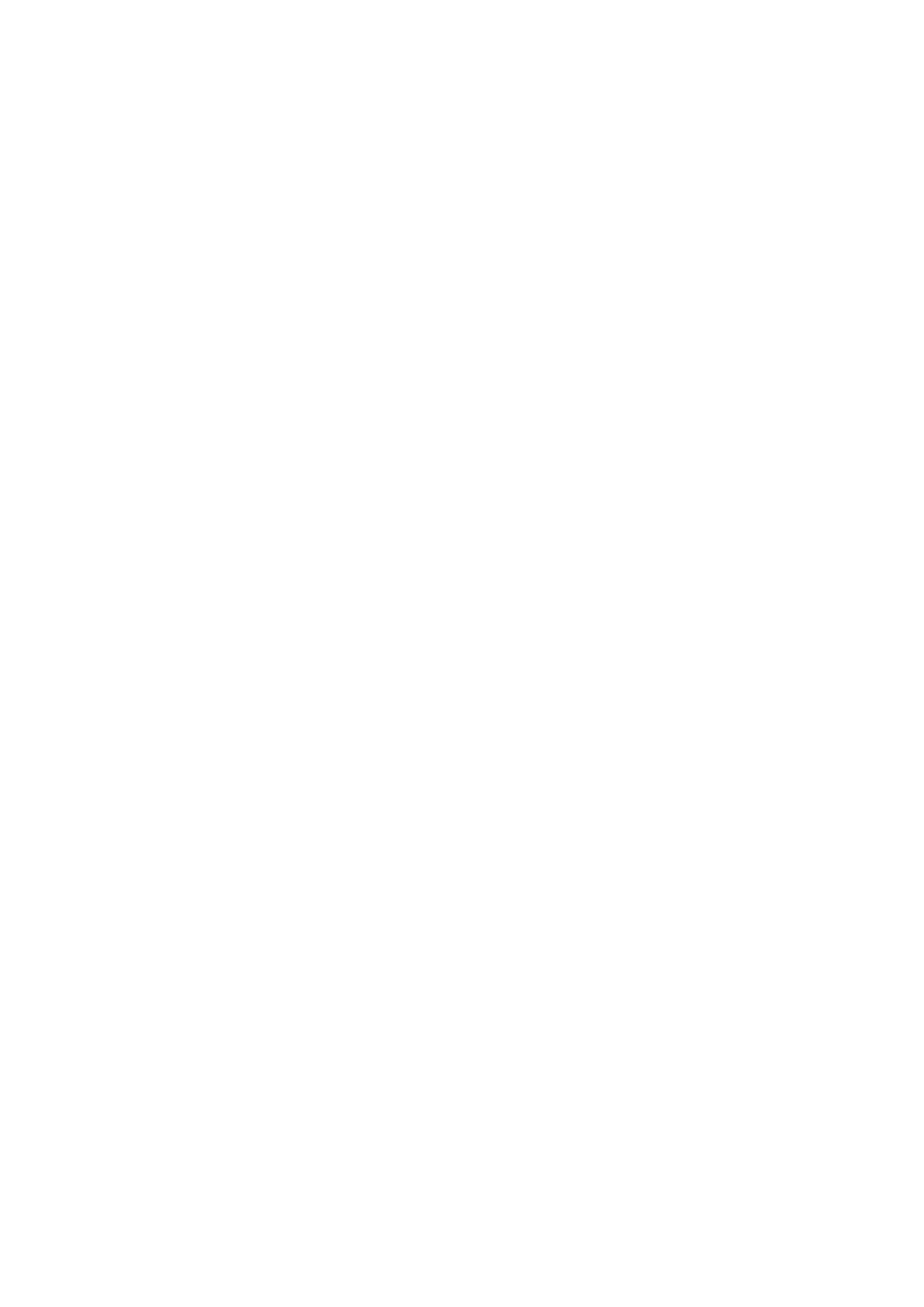# The Network Neutrality Debate and Development

Romina Bocache, Argentina Andrei Mikheyev, Russia Virginia Paque, Venezuela

March 2007

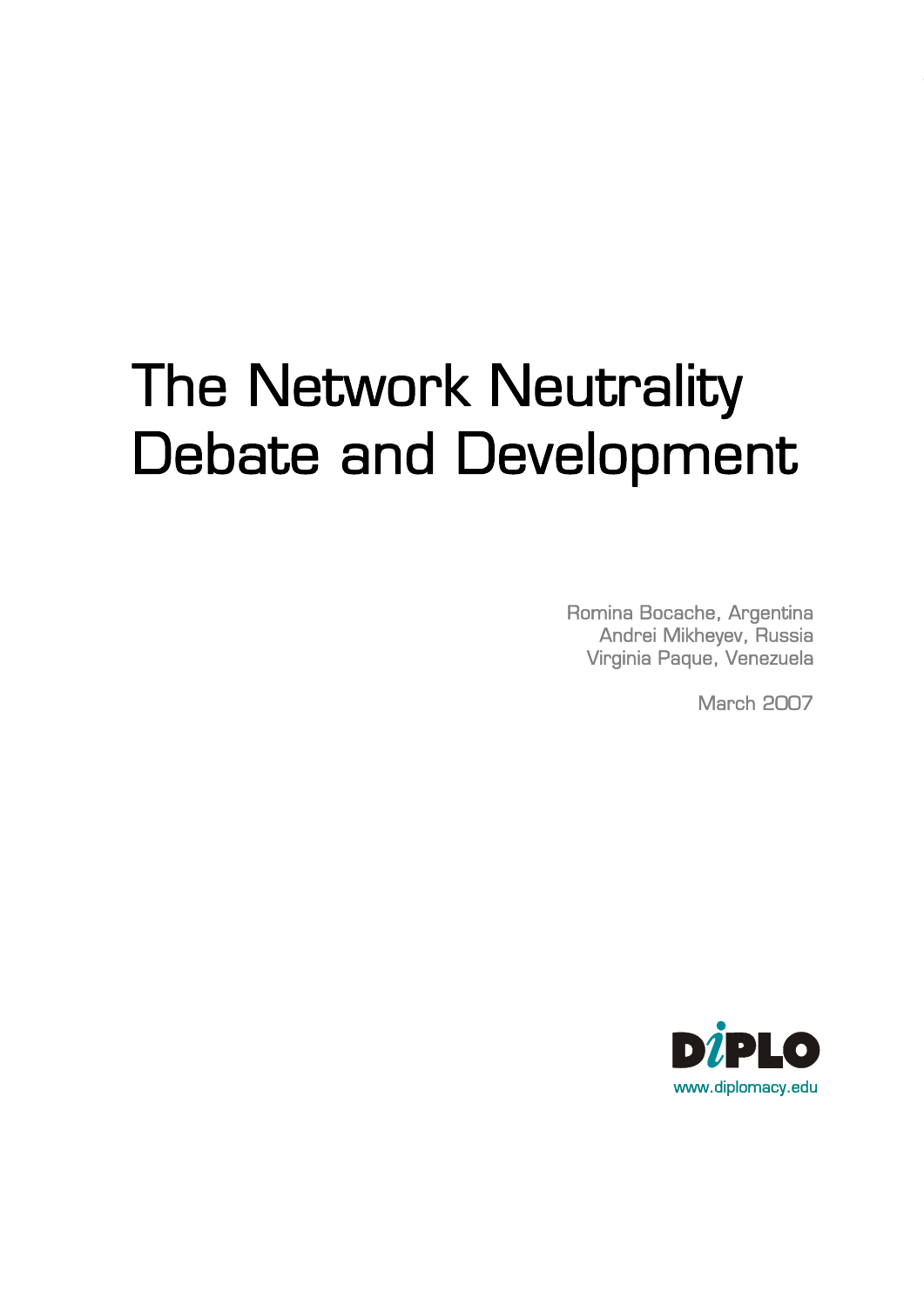## Acknowledgements

The authors of this paper thankfully acknowledge the assistance of Dr. Avri Doria who provided invaluable comments to earlier drafts of this paper. We would also like to thank our colleagues Dr. Nikhil Agarwal, Carlos Miranda Levy, Steve Slavik and Hannah Slavik for their contributions to the project.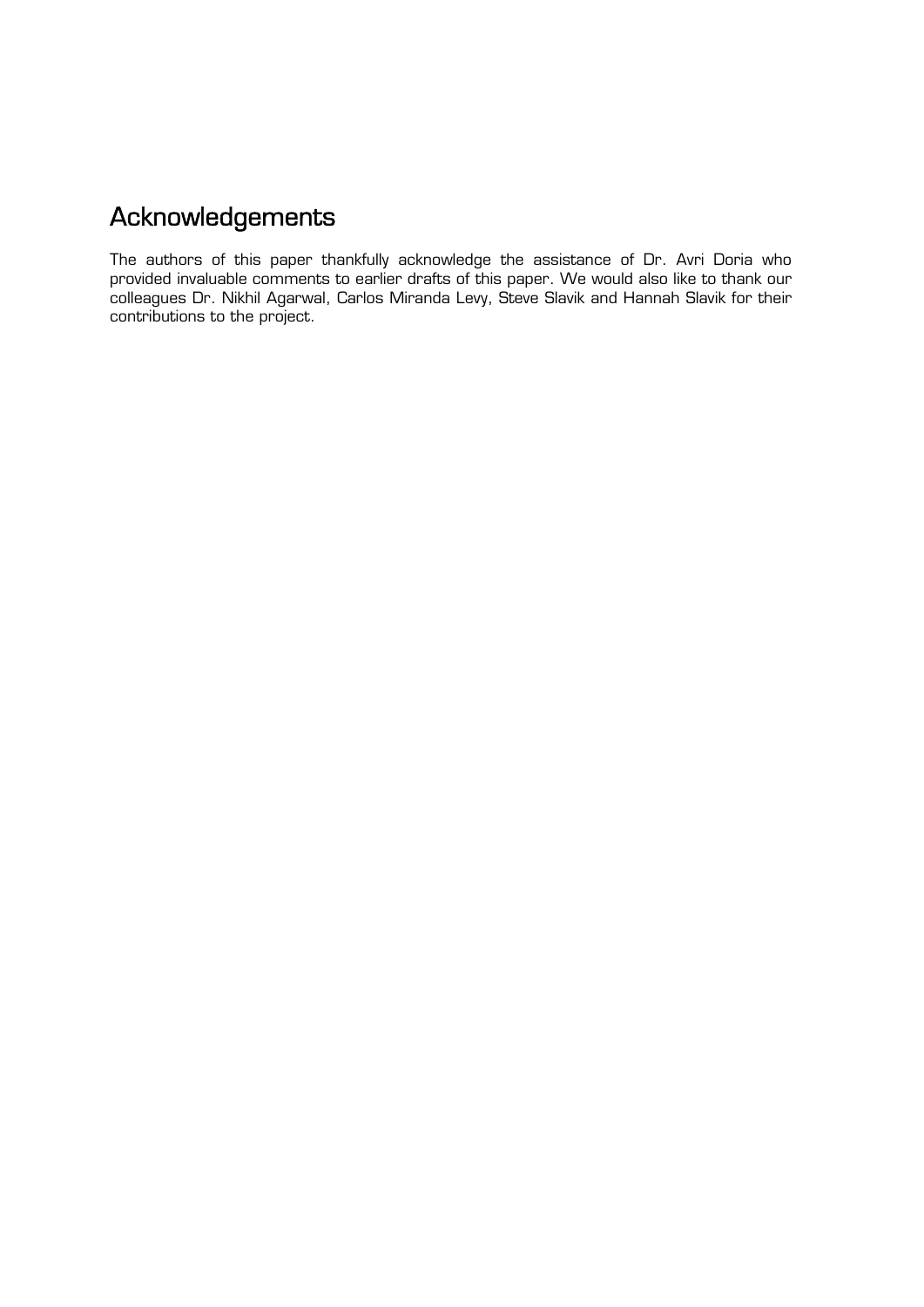The Internet, often referred to as a seamless web and a world without borders, is, in fact, not as homogeneous as the concept of a global network may suggest. From social and linguistic clustering, through political filtering and content control, geo-location software and legal jurisdiction, and, finally, to alternative domain-name systems and non-Roman alphabet domain names, the Internet often looks quite different to different people. While it is difficult to evaluate the long-term consequences of these trends, some might have a negative effect on users' experience and the future development of the Internet. This study focuses on one such potentially troublesome area, namely, the Net Neutrality controversy.

In the most general meaning of the term, Net Neutrality questions the right of ISPs and other network operators to deliver certain data packets faster than others based on the type of application, source and nature of content, and other criteria. Yet, as with many other things, "the devil is in the details." Therefore, the issue of definition is of critical importance and will be given due attention in this paper.

An absolutely neutral or "dumb" network is not technically feasible, especially in such a complicated system as the Internet. The task of ensuring data exchange on a global scale and especially attempts to improve quality of service have forced Internet engineers to introduce intelligence into the network in form of "smart" routers and gateways. However, as the Internet begins to play an ever-increasing role in the economy and, as technical capabilities of identifying certain packets and treating them differently grow, new criteria for discriminating against certain types of traffic are suggested. In the long-run, some of these new developments may have a strongly negative effect on the evolution of the Internet and on the end-user experience, especially in developing countries.

The Net Neutrality debate has recently come to the forefront of Internet governance discussions in the United States. As with any Internet-related discussion in the US, this one may have considerable global consequence. As will be discussed further, decisions with regard to Net Neutrality made today can have long-term effects on the evolution and use of the Internet at large. Hence, these decisions clearly fall within the scope of Internet governance as defined by the Working Group on Internet Governance (WGIG, 2005): "the development and application by Governments, the private sector and civil society, in their respective roles, of shared principles, norms, rules, decision-making procedures, and programmes that shape the evolution and use of the Internet."

Further, the issue of Net Neutrality is of direct relevance to the mandate of the Internet Governance Forum/World Summit on the Information Society (IGF/WSIS) and the content of other debates held at the international level, as the issue is relevant to the broader area of "Openness/Access to Information." Openness, associated with the free and unbiased flow of information and knowledge, is a "founding principle and characteristic of the Internet" according to the Agenda for the Athens meeting of the IGF (NTRA, 2006). Inasmuch as the possible segmentation or stratification of the Internet may affect the ability of Internet users freely to seek, receive, and exchange information, these issues fall within the scope of the Openness theme.

The IGF also has a clear mandate to attend to issues that affect the sustainability, development, and equitable distribution of Internet resources as described in WSIS documents (WSIS, 2005a). Among other things, this involves the "development of strategies for increasing affordable global connectivity, thereby facilitating improved and equitable access for all," including pricing schemes for interconnection costs "oriented towards objective, transparent and non-discriminatory parameters" (WSIS, 2005b). In addition, the outcome of the Net Neutrality debate can affect the pattern of innovation, competition, and investment in the provision of Internet access. Promoting an enabling environment in these areas is clearly indicated as one of the international community's goals in the field of Internet governance (WSIS, 2005c). The issues of Net Neutrality are thus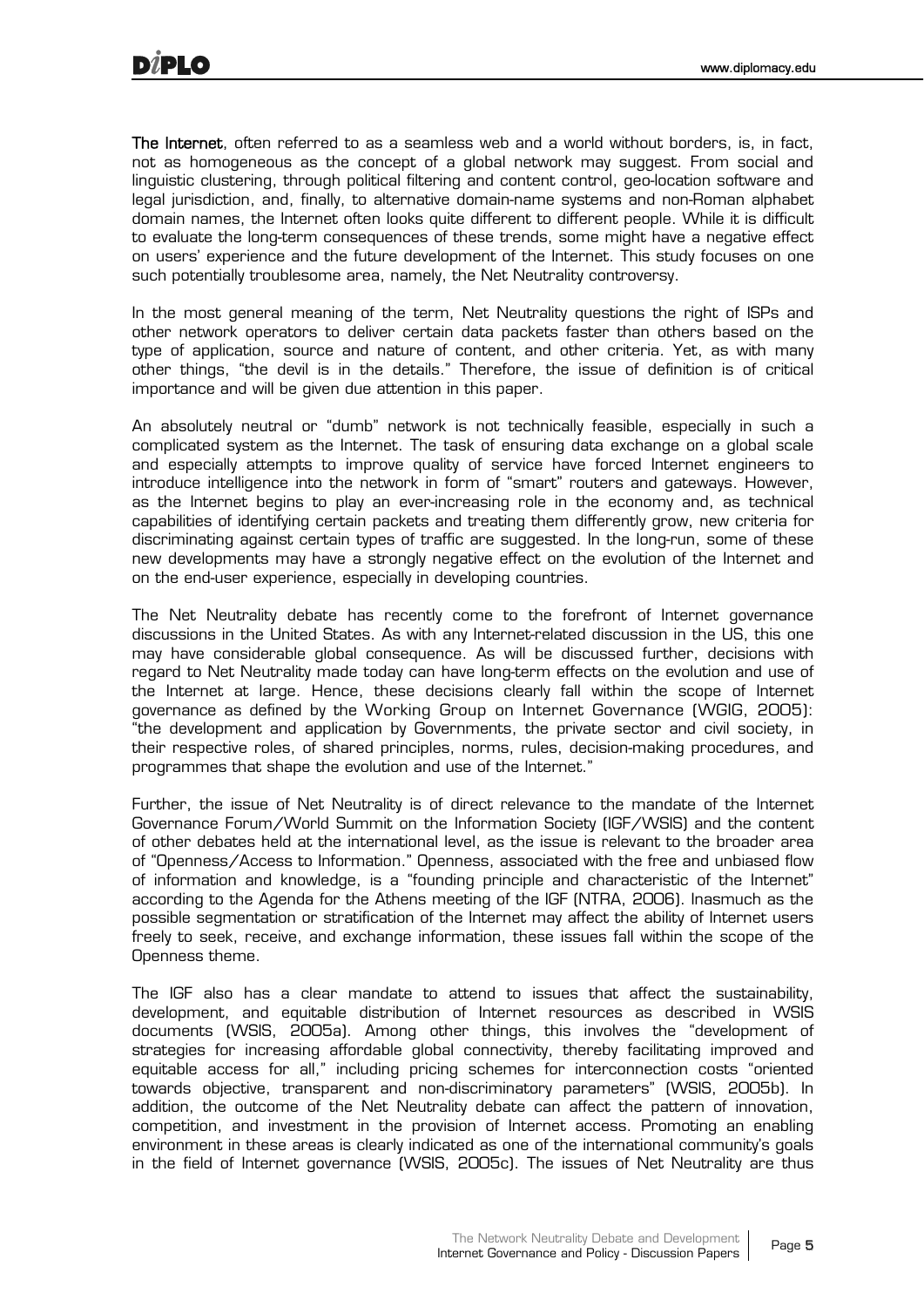clearly within the mandate of the leading international institutions involved in the Internet governance process.

The Net Neutrality debate is particularly important for developing countries, for several reasons.

- Rising or prohibitive costs of Internet access, caused by a multi-tiered Internet, could slow the implementation of universal access. The first, current priority for developing countries must be improving access for all citizens, in the hope that it will improve information flow and educational opportunities, as well as innovative applications for business, employment, and sources of income. This will have a multiplying effect that will eventually support health, and all of the UN Millennium Development Goals, with the ultimate effect of bridging the digital divide.
- The probability of subtle manipulation of unseen technical factors such as speed can affect information flow, prioritizing some information over others, in hidden, almost subliminal layers. This is particularly important in countries already faced with fragile democracies or limited access to objective information, whether through outright censorship or more subtle threats to open journalism and websites.
- Voice over Internet Protocol (VoIP) and other innovative applications offering new technologies at accessible costs have immediate applications for improving services that will directly help bridge the digital divide as they improve communications. The establishment of such services in developing countries can be severely limited if Net Neutrality is not explicitly protected in these countries and around the world.

The importance of the issues of access, transparency, and innovation for developing countries makes addressing the issue of Net Neutrality of primary concern. This is an opportunity to work towards diminishing the digital divide and supporting the UN Millennium Development Goals.

In sum, many questions regarding Net Neutrality require formulation and response. If Net Neutrality deserves protection, the question is how? Should a political or legal solution be enacted at national or international levels? Can we trust an informal free-market solution that may develop on its own, or should legal and political means be used to enunciate this principle? Will market forces ensure the best outcome, whatever this may be? These are some of the questions to be addressed.

We hope that this report will help further the discussion of these important issues and, ultimately, decision-making with regard to them. We will analyze the issues of Net Neutrality with a particular focus on developing countries, and propose further steps to protect their interests. In order to achieve this goal, we address a number of points:

- various approaches to understanding and defining Net Neutrality
- the nature of the Net Neutrality debate, the main actors involved, and their positions and arguments
- likely scenarios for developing countries associated with the probable outcomes of the Net Neutrality debate
- steps that may protect the interests of developing countries in regard to Net Neutrality.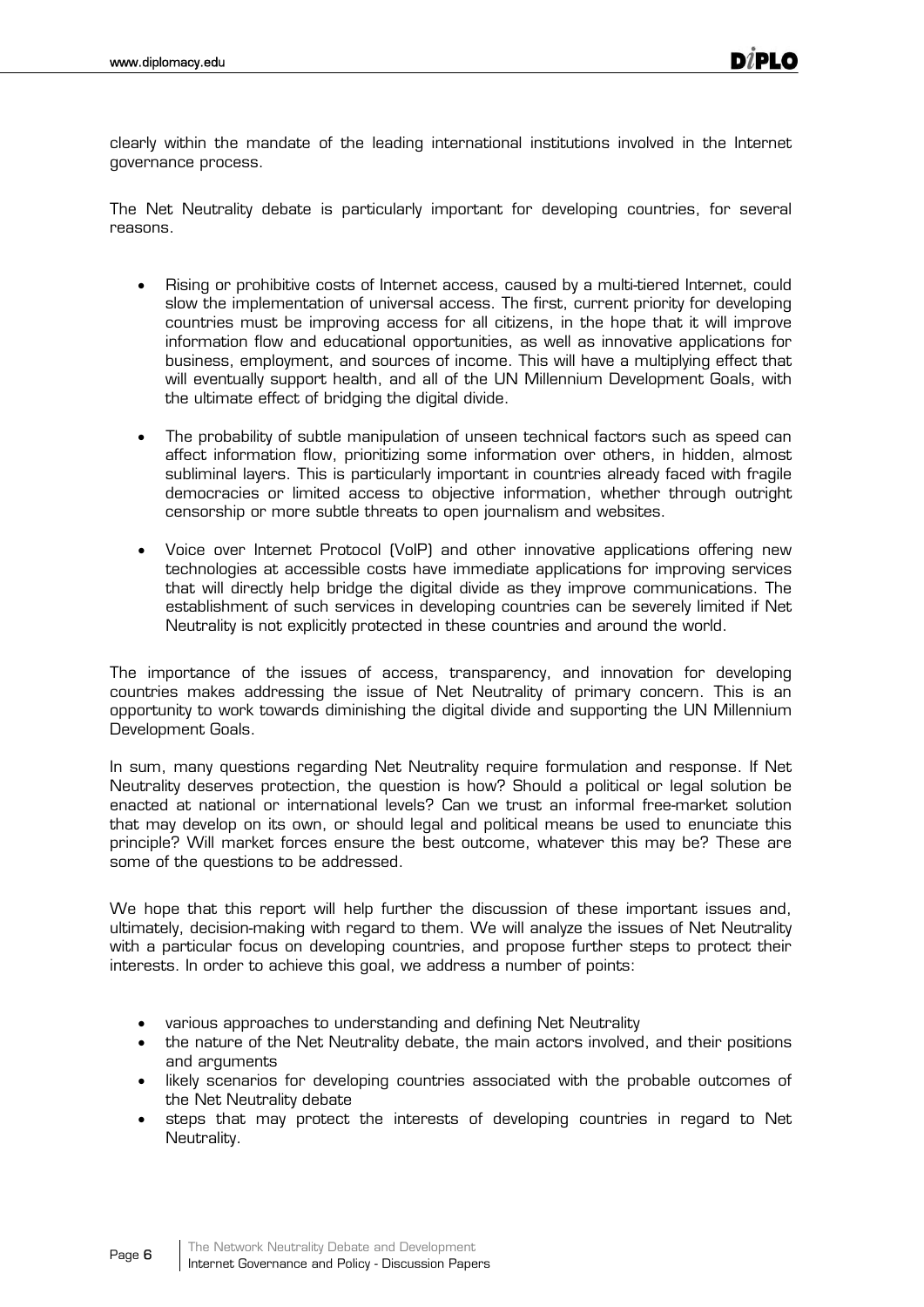#### Net Neutrality: Definitions

**One** of the origins of the controversy over the principle of Net Neutrality lies in different meanings assigned to this concept. Quite often, the definitions of "Net Neutrality" are rather vague and allow for multiple interpretations, such as that proposed by the NGO Common Cause (2006): "Network Neutrality is the principle that Internet users should be able to access any web content they choose and use any applications they choose, without restrictions or limitations imposed by their Internet service provider." Eli Noam (2006), in a Financial Times article, outlines at least seven related, but different meanings associated with the concept:

- "No different quality grades ('fast lanes') for Internet service"
- "No price discrimination among Internet providers"
- "No monopoly price charged to content and applications providers"
- "Nothing charged to the providers for transmitting their content"
- "No discrimination on content providers who compete with the carriers' own content"
- "No selectivity by the carriers over content they transmit"
- "No blocking of the access of users to some websites."

Among these various interpretations, the most extreme understanding entails that a neutral network transports data packets without prioritizing any of them, not even on basis of the type of application to which they belong. Although this strict definition may appeal to Net Neutrality purists, it renders the network inoperable, since some types of data, such as error messages and some router-to-router traffic, have to move faster than the rest of the packets in order to diagnose network faults in the case of network congestion.

It is interesting to note that some scholars, such as Columbia University law professor Tim Wu (2003), see the non-discrimination of packets based on type of application as evidence of the Internet's non-neutrality. The completely "dumb" network is not neutral, they claim, as it ignores the needs of a particular application and, hence, effectively discriminates against "latency-sensitive" applications--that is, those such as streaming video and audio that operate in real time and, thus, cannot tolerate even short delays in data packet delivery. In Wu's understanding, Net Neutrality means equal treatment among similar applications, rather than neutral transmissions regardless of applications. According to Wu (2003),

"Neutrality, as a concept, is finicky, and depends entirely on what set of subjects you choose to be neutral among…. This problem afflicts the network neutrality embodied in the IP protocols. As the universe of applications has grown, the original conception of IP neutrality has dated: for IP was only neutral among data applications. Internet networks tend to favor, as a class, applications insensitive to latency (delay) or jitter (signal distortion). Consider that it doesn't matter whether an email arrives now or a few milliseconds later. But it certainly matters for applications that want to carry voice or video. In a universe of applications, that includes both latency-sensitive and insensitive applications, it is difficult to regard the IP suite as truly neutral as among all applications. (p. 149)"

Attempts to identify the significant components or provisions of the Net Neutrality principle are seldom more effective in accurately describing the concept.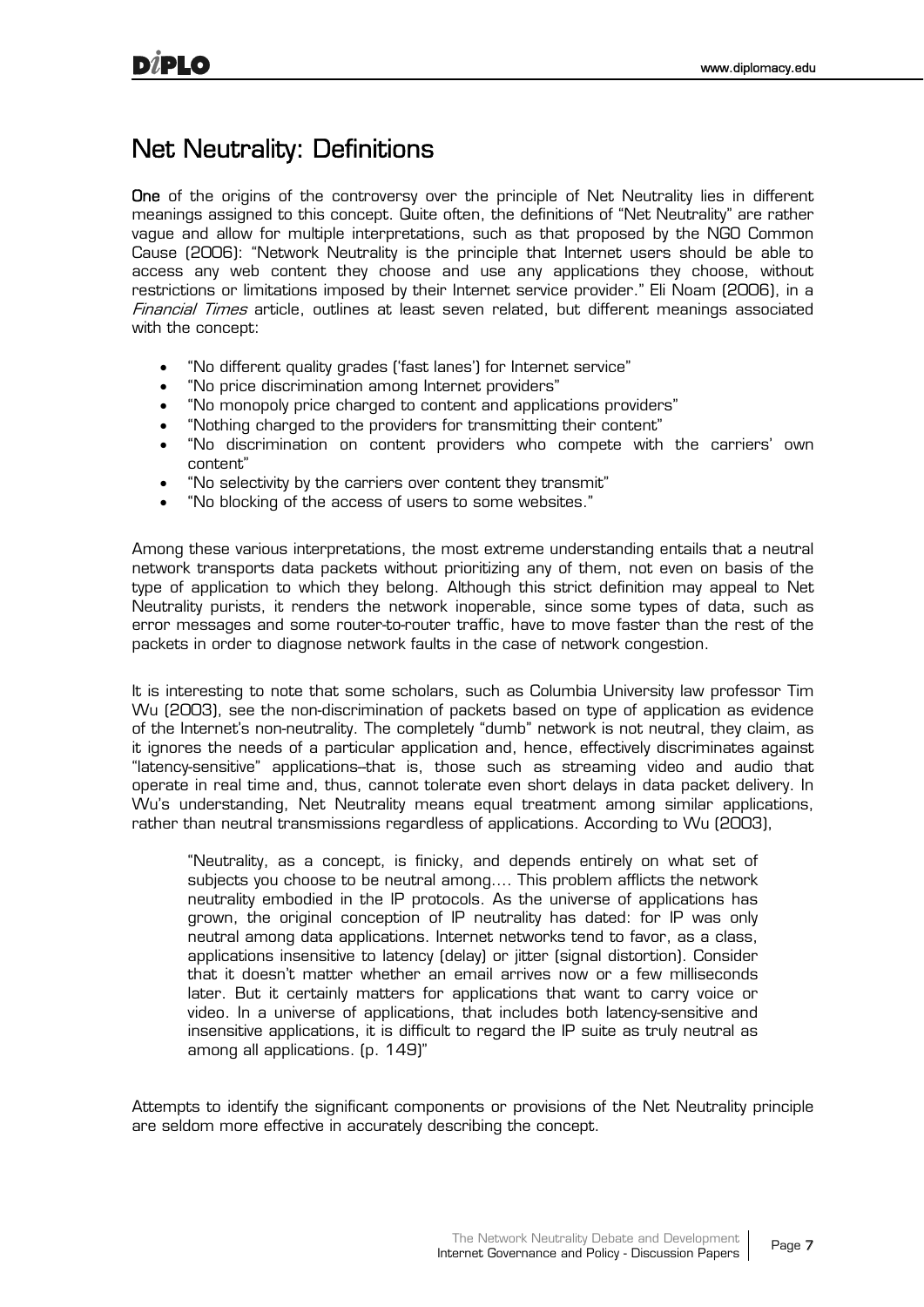Another well-known endeavour to describe Net Neutrality is the list of "four freedoms" promulgated by Chairman of the US Federal Communications Commission, Kevin Martin.

- 1. "Consumers are entitled to access the lawful Internet content of their choice."
- 2. "Consumers are entitled to run applications and services of their choice, subject to the needs of law enforcement."
- 3. "Consumers are entitled to connect their choice of legal devices that do not harm the network."
- 4. "Consumers are entitled to competition among network providers, application and service providers, and content providers." (FCC, 2005a)

Despite the seemingly indisputable nature of these principles, many of the terms used in them ("lawful," "do not harm the network") are subject to different interpretations. This lack of common approach to the issue of Net Neutrality makes finding a solution (as well as analyzing the problem itself) more complicated.

In this paper, we follow the approach of the Center for Democracy and Technology (CDT) (2006) that identifies the following four essential elements of Internet Neutrality:

- 1. Non-discriminatory routing of packets (user can send and receive traffic to or from any other location on the Internet. Network providers route packets to network endpoints of the users' choosing, without regard to the contents of the packets, the identities of the parties at those endpoints, or the service providers or services used by those parties).
- 2. User control and choice over service levels (users have the freedom to connect to the Internet at different speeds and service levels, according to their needs and budgets. The choice lies with the user; network operators generally do not deny or limit the ability to buy bandwidth based on the identity of the user or the user's intended use).
- 3. Ability to create and use new services, applications, protocols, and devices without prior approval of network operators.
- 4. Non-discriminatory peering of backbone networks (network operators interconnect with one another on an open basis, in the sense that no network operator is denied the opportunity to interconnect. This helps ensure that customers of different network providers can all connect and communicate with one another).

We also agree with CDT (2006) authors and Daniel J. Weitzner (2006) regarding points that do not violate Net Neutrality:

1. Service-level pricing (for both end-users and content providers) is no threat to neutrality, provided that users and content-providers can choose the level of services appropriate to their needs and provided that many-to-many, end-to-end traffic flow remains possible.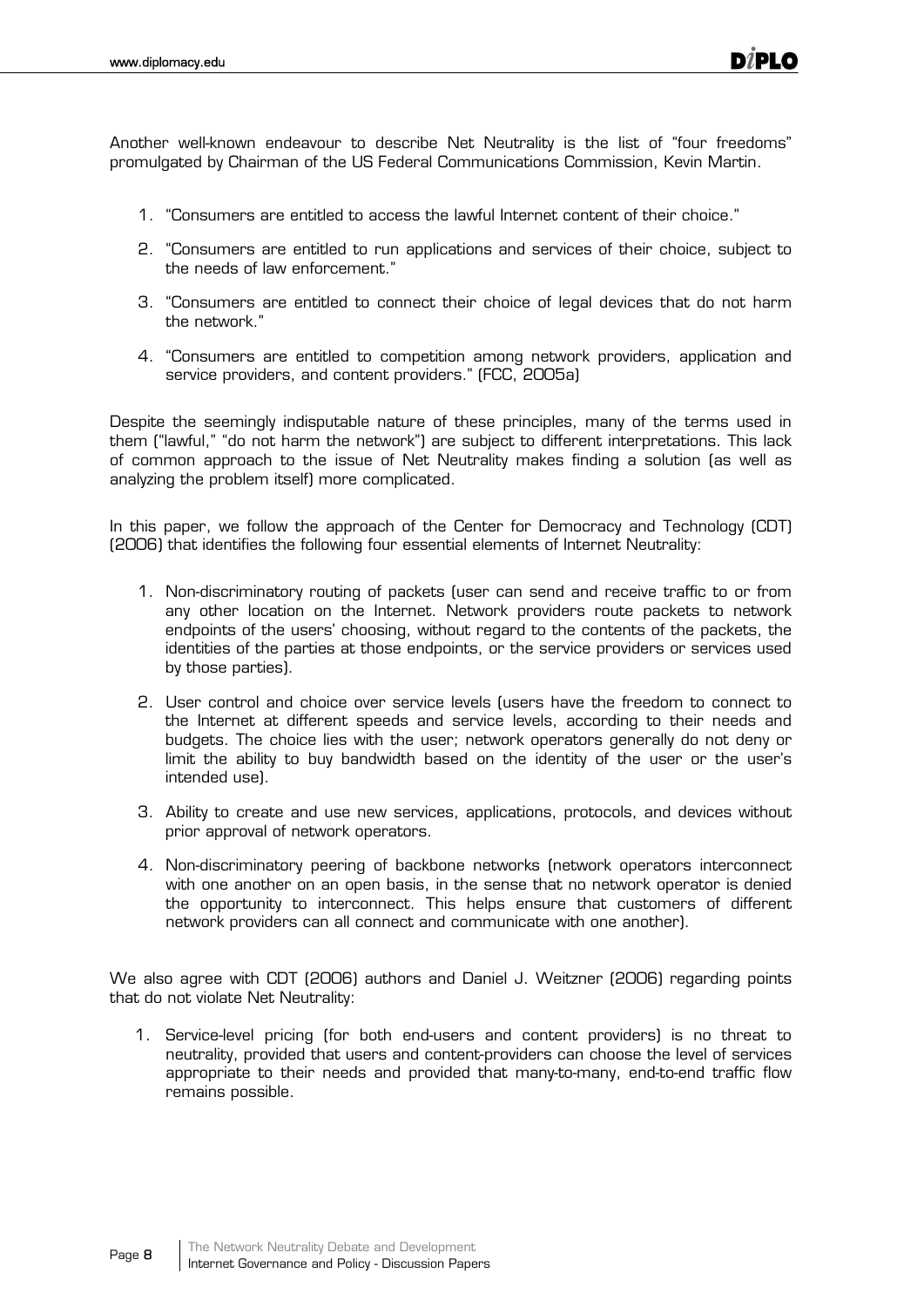- 2. Caching services aimed at improving the delivery of certain content is no threat to neutrality as long as network operators offer open access to their networks to unaffiliated caching services. Caching services refers to temporary storage of remote data web documents by intermediaries between content providers and endusers (e.g., ISPs) or other third parties (e.g., search engines) designed to reduce network transfers and, therefore, increase speed of download. Once data is stored in a cache, future use is possible by accessing the cached copy rather than refetching or recomputing the original data, so that average access time is lower.
- 3. Various peering arrangements (as long as they do not violate point 4 above) are no threat to neutrality. Under peering arrangements, ISPs agree to exchange traffic (i.e., allow traffic from each other to traverse their networks), usually without the payment of settlement charges.
- 4. Blocking and filtering of content where the content is illegal or puts users at risk of harm, such as fraud, is no threat to neutrality.
- 5. Prioritizing packets based on the type of traffic (such as video and VoIP) is no threat to neutrality, so long as such prioritization is equally available to any content of like type and fees (if any) are assessed on end-users rather than the content providers.

Tim Berners-Lee (2006), one of the strong proponents of Net Neutrality, summarizes the concept as we have adopted it here:

"It is of the utmost importance that, if I connect to the Internet, and you connect to the Internet, that we can then run any Internet application we want, without discrimination as to who we are or what we are doing. We pay for connection to the Net as though it were a cloud which magically delivers our packets. We may pay for a higher or a lower quality of service. We may pay for a service which has the characteristics of being good for video, or quality audio. But we each pay to connect to the Net, but no one can pay for exclusive access to me."

We emphasize that even though we use the term Net Neutrality in this paper in accord with common use, our analysis will be limited only to the Internet. As is underlined in the CDT analysis "Preserving the Essential Internet" (CDT, 2006), broadband networks that might be affected by any neutrality legislation also carry cable television and other non-Internet services. As long as it does not interfere with the principles of a neutral Internet, network operators could retain flexibility for innovation and experimentation to address increasing demand for video and other high bandwidth applications. For example, providing a movie distributor with a separate channel to reach customers for digital movie downloads (sometimes referred to as a "virtual private network") is not against the Net Neutrality principle as long as this service does not harm or degrade subscribers' Internet access (CDT, 2006).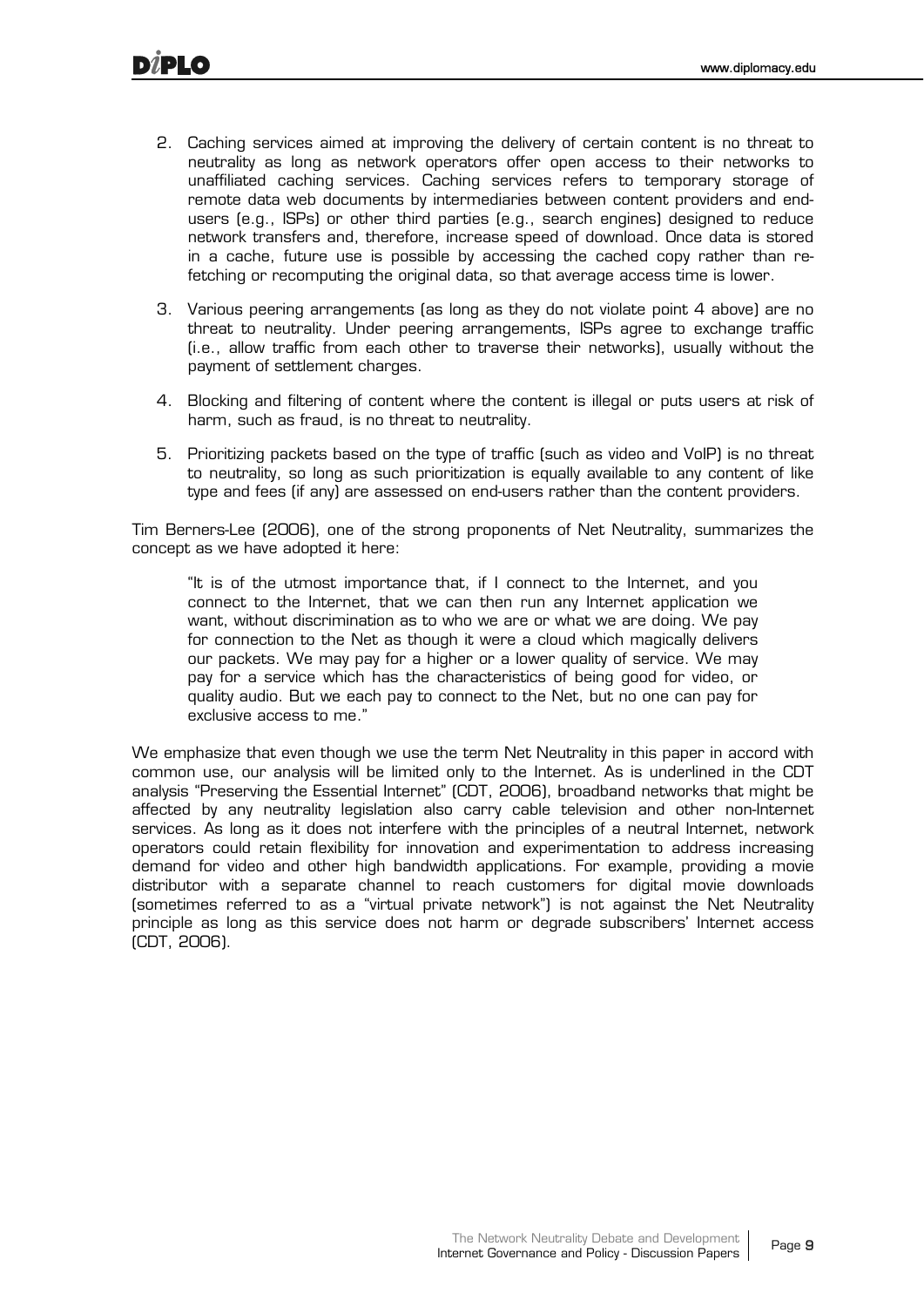## Net Neutrality Debate: Background

The Net Neutrality debate has recently come to the forefront of the Internet Governance debate in the US. Several relevant pieces of legislation are currently under discussion in the US Congress. Central to this debate is the idea that certain applications or content should get preferential treatment in terms of speed and reliability of content delivery. The extension of this proposal would allow ISPs to treat packets of content delivered via their networks differently, depending on what content providers are willing to pay.

The origins of this debate lie within certain practices of ISPs and Internet Bandwidth Providers (IBPs), both in the US and other countries. These practices are, in turn, prompted by such trends in the development of today's Internet as:

- x broad spread and increasing popularity of low-latency applications, such as streaming video and audio, VoIP, and online games;
- increasing use of high bandwidth applications (online games, music and video downloading, including file-sharing via peer-to-peer networks), which demands further investments in network architecture development;
- increasing use of wireless home networks, which allow neighbours to share an Internet connection, thereby reducing revenues for the service providers (who charge monthly subscription fees, regardless of traffic);
- development of new applications for voice and video transfer over the Internet (including VoIP technology) that threaten the revenues of traditional telecom providers who also offer Internet access;
- improvements in networking technology, which make providing broadband service less expensive;
- x government and municipal investments in the construction of Internet infrastructure, including wireless networks (David, 2006).

To protect their economic interests regarding these developments, many ISPs have begun to introduce practices that many users and observers deem illegal or harmful for the future of the Internet. By both technical and legal (subscriber agreements) means, ISPs attempt to prevent users from installing wireless routing devices (which is termed "theft of service") and from using VoIP and file-sharing software. In addition, ISPs have been reported to block access to certain websites and to filter emails that contain criticism about them.

The trend towards a "non-neutral" Internet is taking different forms around the world. According to Michael Geist (2005),

"in the developing world, where there is frequently limited telecommunications competition, many countries have begun blocking Internet telephony services in order to protect the incumbent telecoms provider. . . . In Europe, some ISPs have similarly begun to block access to Internet telephony services. For example, this summer reports from Germany indicated that Vodafone had begun to block Voice over Internet Protocol (VoIP) traffic, treating the popular Skype program as "inappropriate content."

In addition, some representatives of telecommunication companies have speculated on the possibility of charging an extra fee to content providers who want their pages to download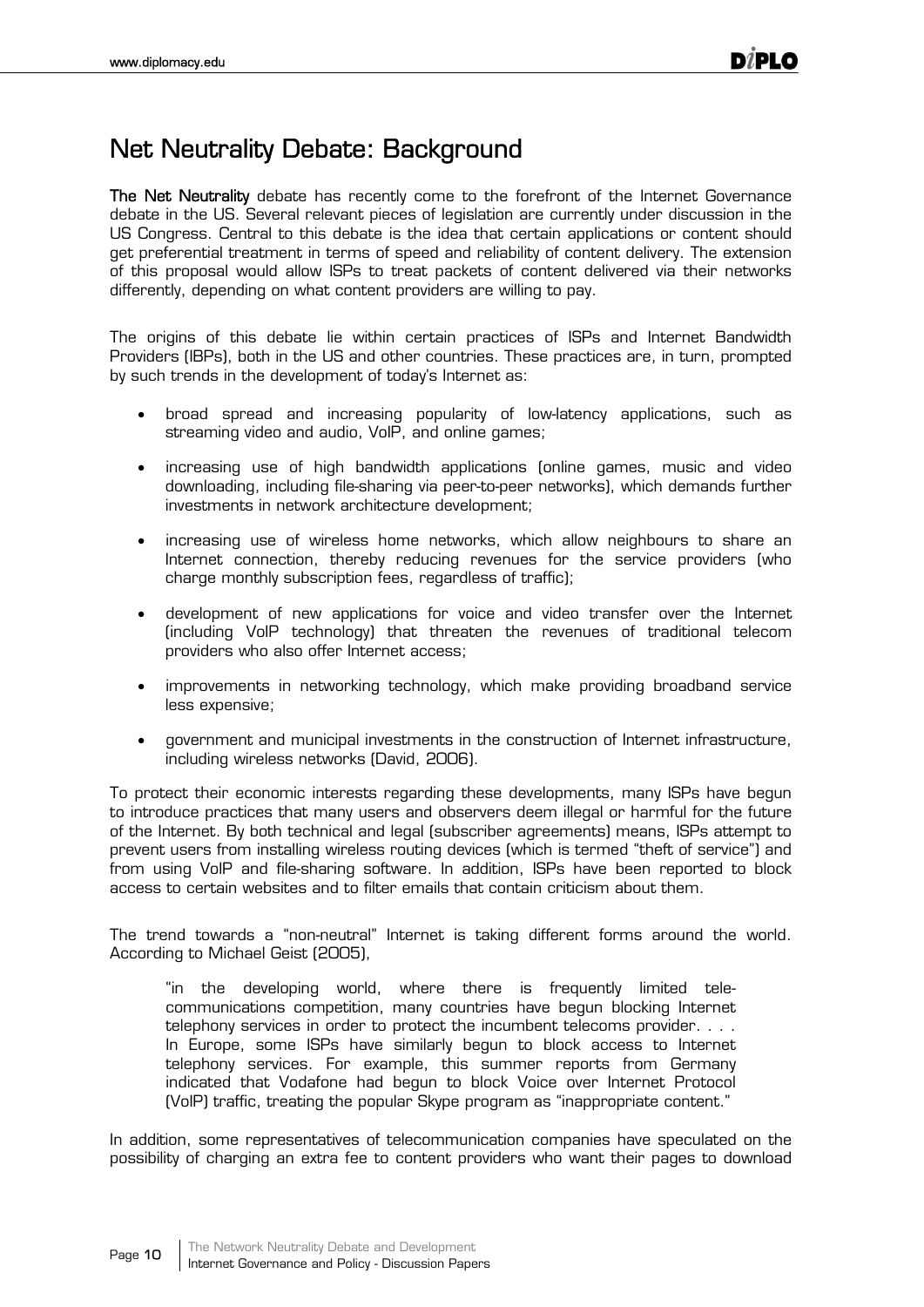more quickly than of those who do not pay. Thus, ISPs could give priority to certain bits over others, differentiating service based on content. According to Geist (2005),

"some ISPs see the potential for greater revenue by charging websites or services for priority access to their customers. In the US, BellSouth Chief Technology Officer executive William L. Smith, recently mused about the potential to charge a premium to websites for prioritization downloading, noting that Yahoo could pay to load faster than Google. Reports last week indicated that BellSouth and AT&T are now lobbying the US Congress for the right to create a two-tiered Internet, where their own Internet services would be transmitted faster and more efficiently than those of their competitors."

The legal norms and regulations of the pre-Internet (or pre-broadband) period have proved inadequate for resolving the Net Neutrality controversy. In the USA, common carrier rules have been significant for regulating both telephone networks and dial-up access. However, in a number of decisions, US courts and administrative bodies have denied any application of common carrier rules to broadband networks. In 2005, the US Supreme Court decision in the *Brand X* case supported the FCC policy of classifying cable modem service as exempt from all common carrier regulation. Later, the FCC classified Digital Subscriber Line (DSL, the technology that increases the digital capacity of regular telephone lines) services as also exempt from common carriage obligations. As a result, no rules bar discrimination on broadband networks.

To understand the current debates it is also important to take the differences between dialup and broadband access into account. With thousands of ISPs offering dial-up access and low barriers to entry to this market it has been easy for end-users to change their ISP. In addition, telephone companies providing connections were legally prohibited from engaging in any type of discrimination. However, in the case of broadband access, the consumer can choose only among a handful of providers. From the access provider's perspective, the barriers to entry in the broadband world are much greater than the barriers to entry as an ISP in the dial-up world. In addition, today's network operators are often part of large holdings that may include various types of content or services transmitted over the Internet. Finally, broadband access providers are no longer subject to the neutrality obligations that come with common carriage status, and the cable companies never were subject to neutrality obligations.

It is not surprising that such a situation invited strong opposition on behalf of end-users and companies, including several major content providers. In November 2002, they united to form the Coalition of Broadband Users and Innovators to lobby the US Federal Communications Commission to prevent the implementation of "restrictions designed to block or impair access to Internet content, services or devices on their networks" (Mark, 2002). Those arguing in favour of protecting Net Neutrality include such companies as Amazon.com, Google, eBay, Microsoft, Yahoo!, several consumer rights associations and other non-profit organizations (Consumer Electronics Association, National Association of Manufacturers, Free Press, Consumers Union, Common Cause, and MoveOn), think tanks (Progress and Freedom Foundation), well-known Internet academics such as Lawrence Lessig, Vincent Cerf, and Tim Wu, members of the Internet community (both technical specialists, including Sir Tim Berners-Lee, and opinion leaders), and media critics. Federal Communications Commission Chairman Michael Powell became the first government official to endorse Network Neutrality.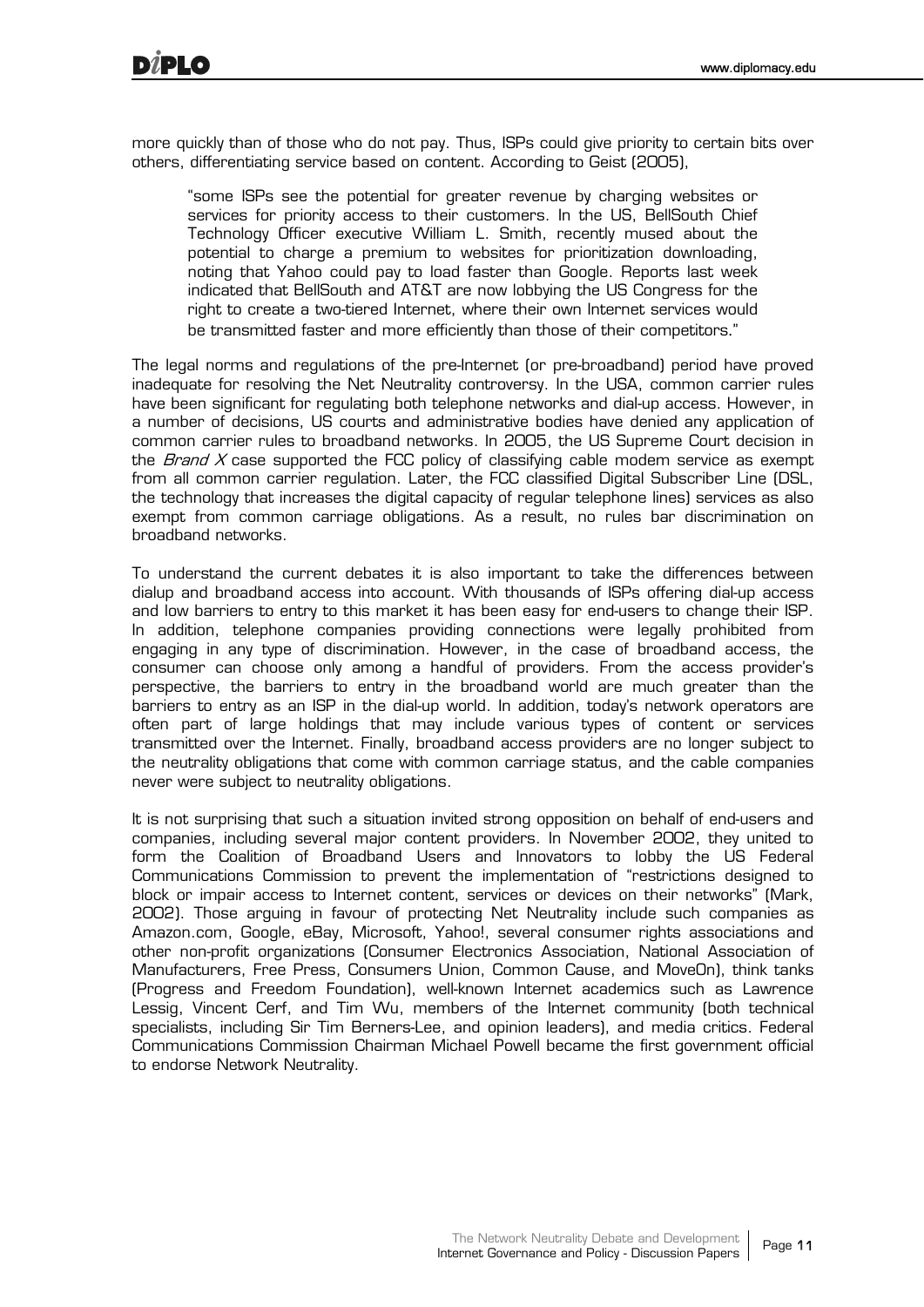Net Neutrality opponents are principally financially powerful companies with significant market power (telecommunications companies, such as Verizon, Comcast, AT&T, cable companies and their associations, and equipment vendors), who employ the potential of business associations (including the US Chamber of Commerce) and business-oriented interest groups and enjoy the support of such free-market scholars as Christopher Yoo and Adam Thierer to promote their cause.

In sum, the Net Neutrality debate asks whether ISPs have the right to discriminate speed of delivery based upon type of application, source, nature of content, pricing, or other criteria affecting existing technologies and those still in development or not yet fully implemented. The debate pits idealists advocating a neutral Internet against commercial interests with a high stake in pricing strategies and political solution advocates against free market proponents. It cannot ignore the fact that decisions made now will affect further impetus to innovation, investment, and development. Further complicating matters, the "map" of this debate is far from black-and-white as possible solutions cross theoretical positions. Members from each camp differ on exact definitions of terms and policies that support their side in the argument, and some of those who speak in favour of neutrality, such as Sir Tim Berners-Lee and the Comcast Corporation, also suggest that this result can best be achieved by market forces rather than by any external intervention.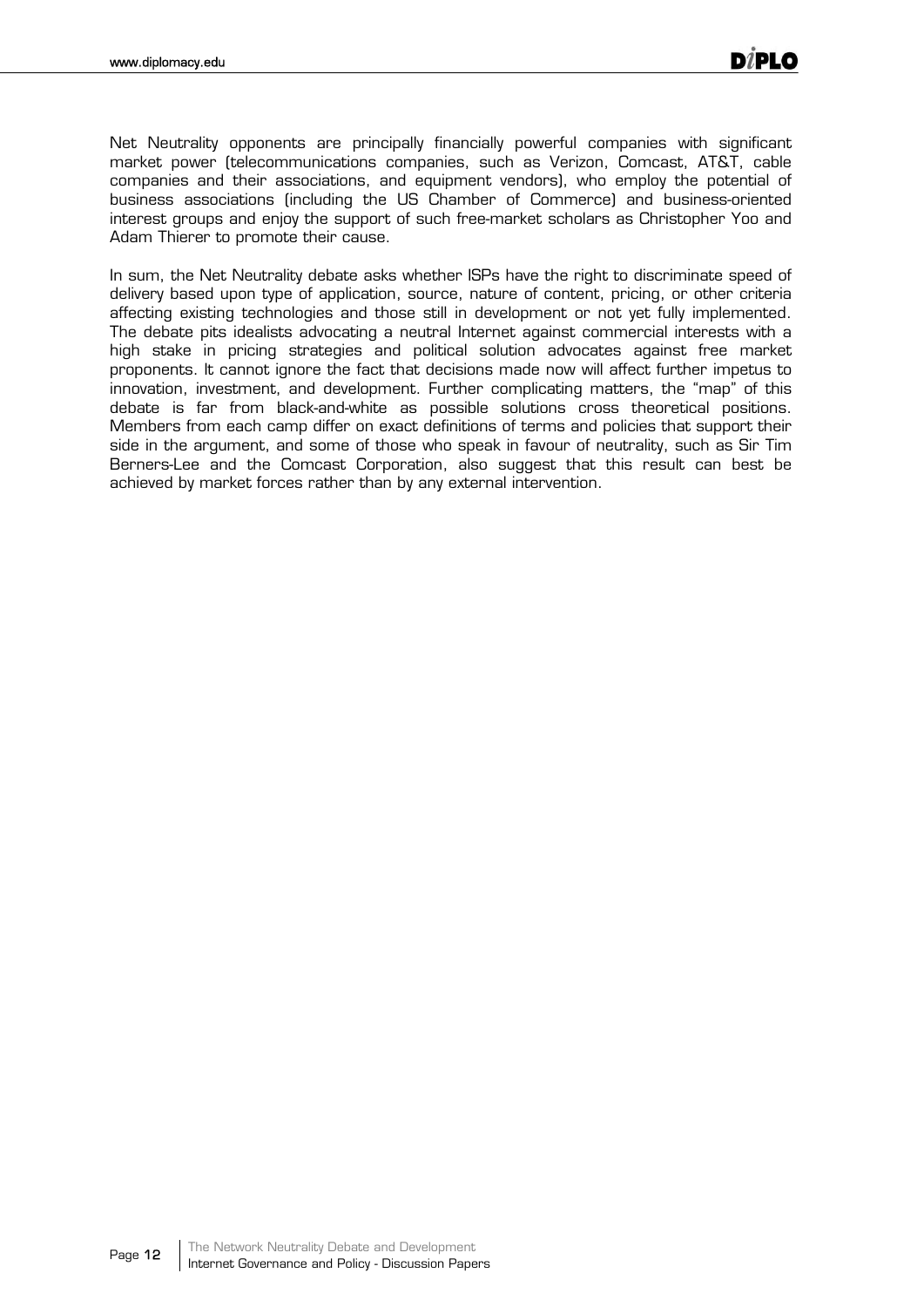## The Net Neutrality Debate: The Free Market Solution

One side of the Net Neutrality debate is represented by those who believe that the best approach to the situation would be to avoid governmental regulation of the field as much as possible. They have different views on whether the Internet should remain neutral, but they all agree that market forces, not governmental involvement, will ensure "the best possible outcome" of the debate, whatever outcome they think is the best one.

Arguments in support of the "free market solution" can, therefore, be divided in two broad categories. Some of them are directed specifically against the Net Neutrality principle. Others are shared by both opponents and supporters of Net Neutrality, and suggest that market forces, rather than external regulatory intervention, will lead to a solution that will best satisfy the interests of all stakeholders, including content producers, IBPs and ISPs, and end-users. We will now briefly describe both of these categories.

The main arguments against the Net Neutrality principle rest on technical, economic, and legal grounds. First, many authors believe that as the Internet is changing, old protocols and architectures that may have enabled its functioning and growth in the past (one of them the principle of Net Neutrality) will hinder the development of new applications and uses of the Internet. This is the case, for example, with such applications as streaming video and audio, and online gaming. According to Paul David (2006),

these services are intolerant of perceptibly long delays in transmission ("latency" in the language of specialists). Such delays, however, are a characteristic of the Internet's "best effort" approach to the step-wise forwarding of data packets between the sender and the host computer on which they are reassembled for collection by the designated receiver.

The opponents of Net Neutrality claim that unless such innovative services receive priority over other kinds of Internet traffic (e.g., email or web pages), their quality will remain poor, which will prevent them from fully developing and gaining a substantial market share (Orlowski 2006). The risks associated with this scenario, they claim, are especially high for countries and regions where bandwidth capacity does not grow fast enough to ensure quality of service without prioritizing any traffic. Moreover, it is sometimes stated that not only different types of traffic, but even different content requires appropriate treatment. As Larry Dignan (2006) points out,

"all traffic isn't created equal. An e-mail doesn't have the same service requirements as a VoIP call. An X-ray of a heart patient should have priority over a Britney Spears video. Corporate networks manage traffic that way, and at some point there has to be some intelligence added to public Internet infrastructure between the end-points."

Second, many points raised by the opponents of the Net Neutrality principle are of economic nature and have to do with pricing schemes, marketing strategies, or competition. One such issue stems from the fact that most broadband providers in the US (the situation is different in other countries) currently offer unlimited Internet access for a flat monthly rate. Such pricing scheme rests on the assumption that traffic usage by each of the end-users is roughly equal and is within some reasonable limits. However, today more and more endusers engage in peer-to-peer file sharing (for example, exchanging movies online) or install wireless routers and other devices that enable many users (perhaps, a whole neighbourhood) to use a single Internet connection. In either case, traffic consumption by the end-user is much higher than average. Faced with this situation, providers claim that they have no other option to avoid losses, short of raising the fee for all subscribers, but to fight such practices – which they term "theft of service" – by both legal (via relevant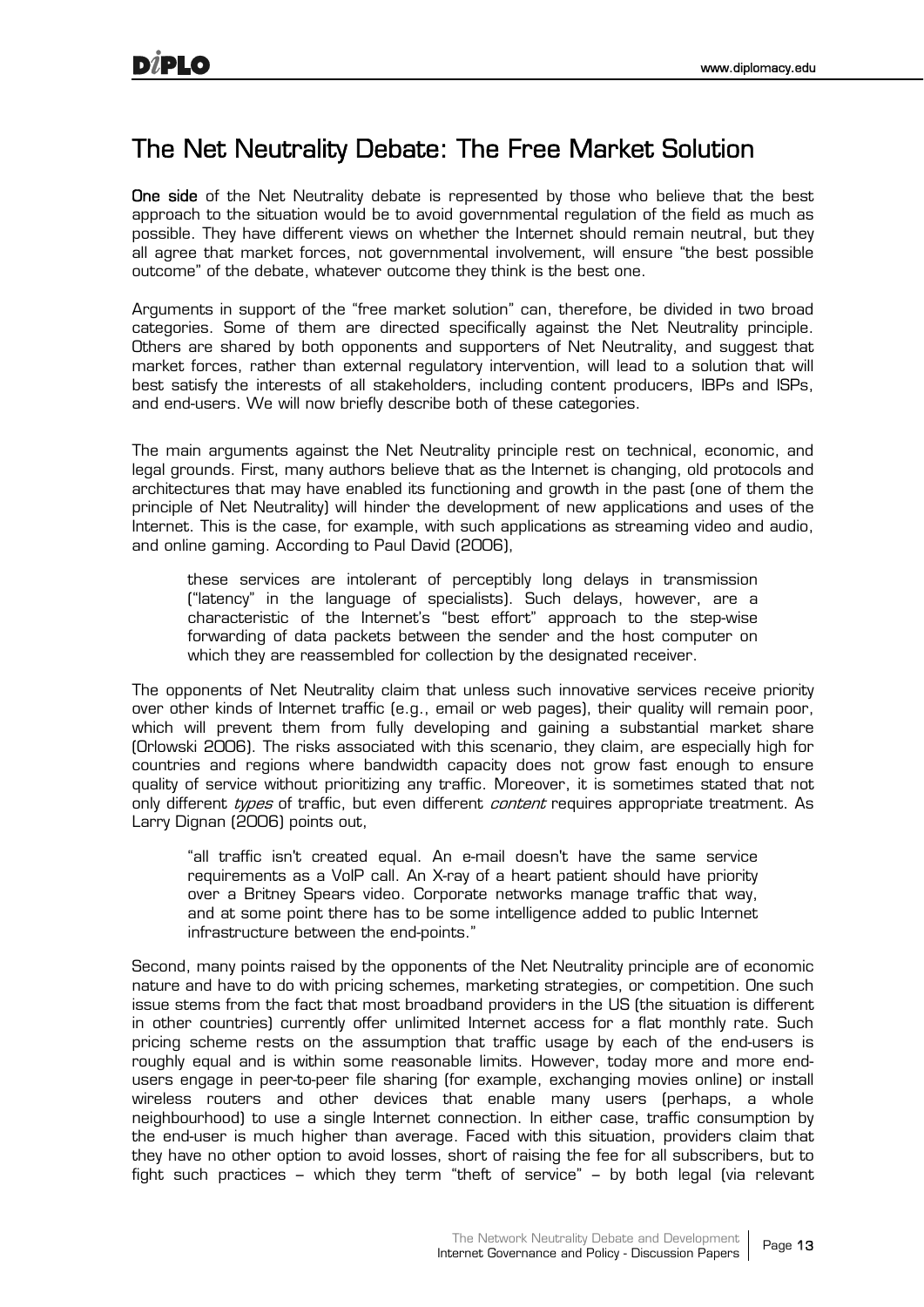provisions in end-user contracts) and technical means (e.g., by discriminating against or blocking peer-to-peer traffic). Any such measures constitute a violation of the Net Neutrality principle).

Other arguments of an economic nature claim that any Net Neutrality regulation would impose unfair limitations on freedom of contract (i.e., prioritization of certain traffic should not be prohibited if both content providers and ISPs agree on the terms of their cooperation [Krim 2005]), ignore multiple "rational reasons for discrimination" including as brand promotion, and preclude the use of such marketing strategies as "bundled service packages" (Thierer, 2004a). Depriving Internet providers of these sources of revenue will limit the amount of funds available for investment in further development of network infrastructure. According to some of these authors (Krim, 2005), it is also perfectly legal and within the market logic for ISPs to block access to competing sites – just as a TV channel does not run commercials of competing channels. Moreover, authors like Yoo (2004) believe that if competition strategies of internet providers are limited only to network size and price (which is, to them, a natural outcome of Net Neutrality regulations), this will favour only the largest players in the market and ultimately result in

"entrenching the oligopoly of last-mile providers that represents the central policy problem facing the broadband industry. In other words, mandating network neutrality raises the real danger that regulation would become the source of, rather than the solution to, market failure."

Third, on a legal basis any possible Net Neutrality regulations are regarded as and opposed as an infringement on the private property rights of network owners. Thierer (2004a) emphasizes that "while no one entity controls it [the Internet] in its entirety, many individual segments of the Internet are privately owned and operated." This argument also has a strong economic component related to the need for future investments in the telecom infrastructure. If current Internet providers feel that they are deprived of control of the networks in which they have invested so much and have come to regard as their private property, it will discourage them from investing necessary funds in the future development of the Internet infrastructure.

In addition to those who oppose the very idea of Net Neutrality, some authors warn against governmental involvement in the situation, although do not necessarily oppose the Net Neutrality principle. Says Tom Giovanetti (2006), president of the Lewisville, Texas-based Institute for Policy Innovation: "Here's a proposed solution to the current debate over new network-neutrality regulations: How about let's do nothing – at least not now?"

What are the reasons for such approach? First, some authors argue that regulation is redundant – market forces will ensure that the interests of both businesses and end-users are met to the greatest extent. Discrimination against any content providers is not in the long-term interest of any internet provider, they claim, as it will lead to customer dissatisfaction and will contribute to loss of customers in the long-run. In today's technological environment characterized (especially in the US) by a number of alternative ways to access the Internet,

"no firm or industry has any sort of "bottleneck control" over or market power in the broadband marketplace; it is very much a competitive free-for-all, and no one has any idea what the future market will look like with so many new technologies and operators entering the picture. (Thierer, 2004a)"

The second important argument against regulation is that, in addition to being unnecessary, it can have strong negative effects on the market situation, including unintended, possibly delayed consequences. According to the proponents of this point of view, trying to impose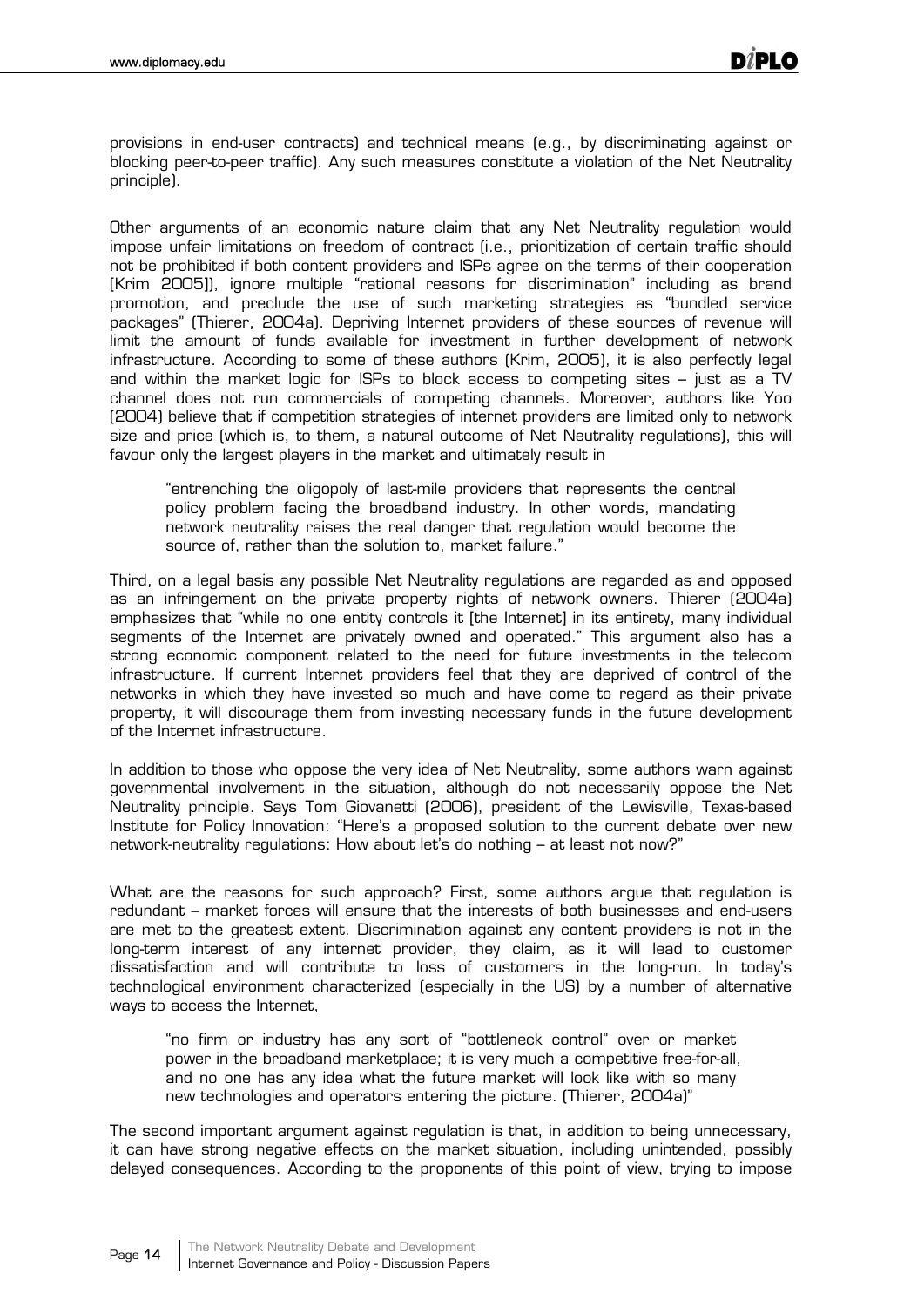Net Neutrality rules "from the outside" rather than letting the market find the best solution may distort the market, hurt competition, and stifle innovation. Deeply rooted mistrust of government is one of the reasons behind such position. Larry Dignan (2006) puts it very straightforwardly in a *Baseline Magazine* article saying that the vital reason against regulation of the Net Neutrality issue is that "Congress will screw it up." Interestingly, regulators themselves voice a certain caution with regard to regulation. The head of the US Federal Trade Commission, Deborah Platt Majoras, as quoted in an *Information Week* article, argued that industry-wide regulatory schemes should not be imposed without a costbenefit analysis and consideration of whether another, less broad approach could be a better way to address potential harm.

"Broad regulatory mandates that employ a "one size fits all" philosophy, without regard to specific facts, always have unintended consequences, some of which may be harmful and some of which may not be known until far into the future, she said. "We should look at whether any net neutrality or similar legislation could have the effect of entrenching existing broadband platforms and market positions, as well as adversely affecting the levels and areas of future innovation and investment in this industry. The end result could be a diminution, rather than an increase, in competition, to the detriment of consumers." (Jones, 2006)"

The problem of "regulatory capture," the development of close relationships between the regulators and those regulated, is mentioned quite often in this regard. Whenever such situation occurs, it ultimately makes the industry less competitive than it would have been had a free market solution been chosen – the railroad (and transportation in general) monopoly in the US is often cited as an example of such capture. It is therefore not unusual for advocates of deregulation to accuse their opponents of trying to use government involvement to gain unfair market advantage. Sonia Arrison (2006) from TechNewsWorld believes that "using government regulation preemptively to shortchange business partners is a reckless abuse of the public policy process. New laws should be based on facts and reality, not fear and hypothetical situations."

As can be seen from the brief summary of arguments presented above, governmental regulation of the Net Neutrality issue is opposed (and a "free market solution" is upheld) on a variety of grounds. Some of the arguments are against the very concept of Net Neutrality: these include technical, economic, and legal considerations. Some claim that strict adherence to the idea of the "neutral net" will preclude the development of innovative applications and uses of the Internet; increase access costs for end-users; limit the funds that can be invested in further development of network infrastructure; distort competition in the Internet access market and even lead to "the oligopoly of last-mile providers;" and violate property rights of network owners. In addition, powerful arguments are made against any governmental regulation in general, whether for or against Net Neutrality. Based on examples of regulating monopolies in the US, the advocates of a free market solution claim that government involvement in the Net Neutrality issue is not only unnecessary, but potentially can be harmful to the interests of various stakeholders, including both Internet businesses and end-users. However, advocates of political solutions to the Net Neutrality debate strongly oppose this perspective.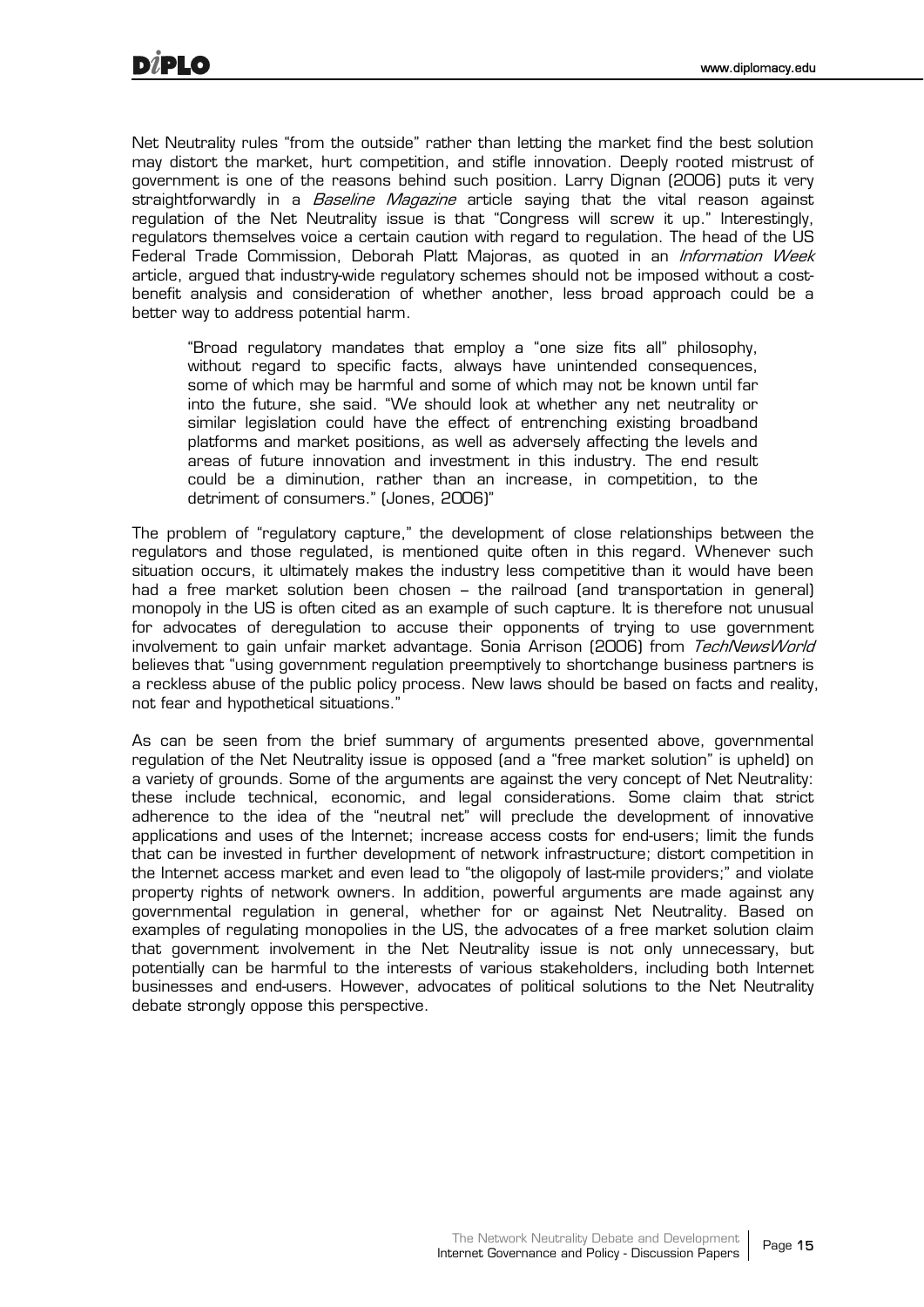## The Net Neutrality Debate: The Political Intervention Solution

Many supporters of political intervention to protect Net Neutrality share the perception of the Internet as a ubiquitous "public good," which necessitates its monitoring by state agencies to ensure its smooth continuance. The advocates of Net Neutrality are critical of their opponents' promises to improve services for those who pay an extra fee and not degrade it for those who do not pay. According to Gigi Sohn, president of Public Knowledge, a digital rights advocacy group,

"prioritization is just another word for degrading your competitor. . . . If we want to ruin the Internet, we'll turn it into a cable TV system that carries programming from only those who pay the cable operators for transmission. (Krim, 2005)"

In the view of those who advocate a political solution, a political intervention in the Net Neutrality dilemma will actually support the free market, as it will prohibit unfair practices imposed by non-transparent monopolies. They warn that unless Net Neutrality is ensured through governmental regulation, unseen distortions tantamount to subliminal manipulations through imposed availability and slowdowns will alter customer practices, not through choice, but through artificial norms dictated by ruling commercial entities. In a situation when economic strength can buy control of bandwidth and speed, this, rather than better service and innovations for improving applications, will ultimately determine the market share acquired. The market will be distorted and the creative impetus that has characterized the evolution of the Internet will be slowed. According to Ethan Zuckerman (2006):

"What may happen to companies in this brave new world? Soon, it no longer may be sufficient to know that you're connected to "the Internet" – businesses will need to know where the bits they want are, and whether the provider they're using for Internet service considers them premium or substandard. It will no longer be possible for a start-up to put a site on the Internet and assume that it's equally accessible to everyone in the world. And existing companies may suddenly discover that they are reaching much smaller audiences than they've grown used to. The fragmentation of the Internet is the fragmentation of markets. "

The advocates of a political solution to the Net Neutrality dilemma argue that in the supposedly "free market" environment content providers and ISPs that can pay will be able to get a commercial advantage over those that cannot; if so, institutions like universities and charities would suffer. It is also quite likely that any extra charges levied on content providers will fall to end-users (Fildes, 2006). These policies will eventually result in the creation of a "two-tiered Internet," in which those having "VIP" access will enjoy privileges in terms of speed and access to certain contents.

Lessig and McChesney (2006) mention a number of industries that rely on fast and secure Internet connections, saying that these will be the first to suffer: "Major industries such as health care, finance, retailing and gambling would face huge tariffs for fast, secure Internet use-all subject to discriminatory and exclusive dealmaking with telephone and cable giants." They use the metaphor of highways and tolls to describe the two-tiered Internet. If Net Neutrality legislation is not adopted, large telecommunication companies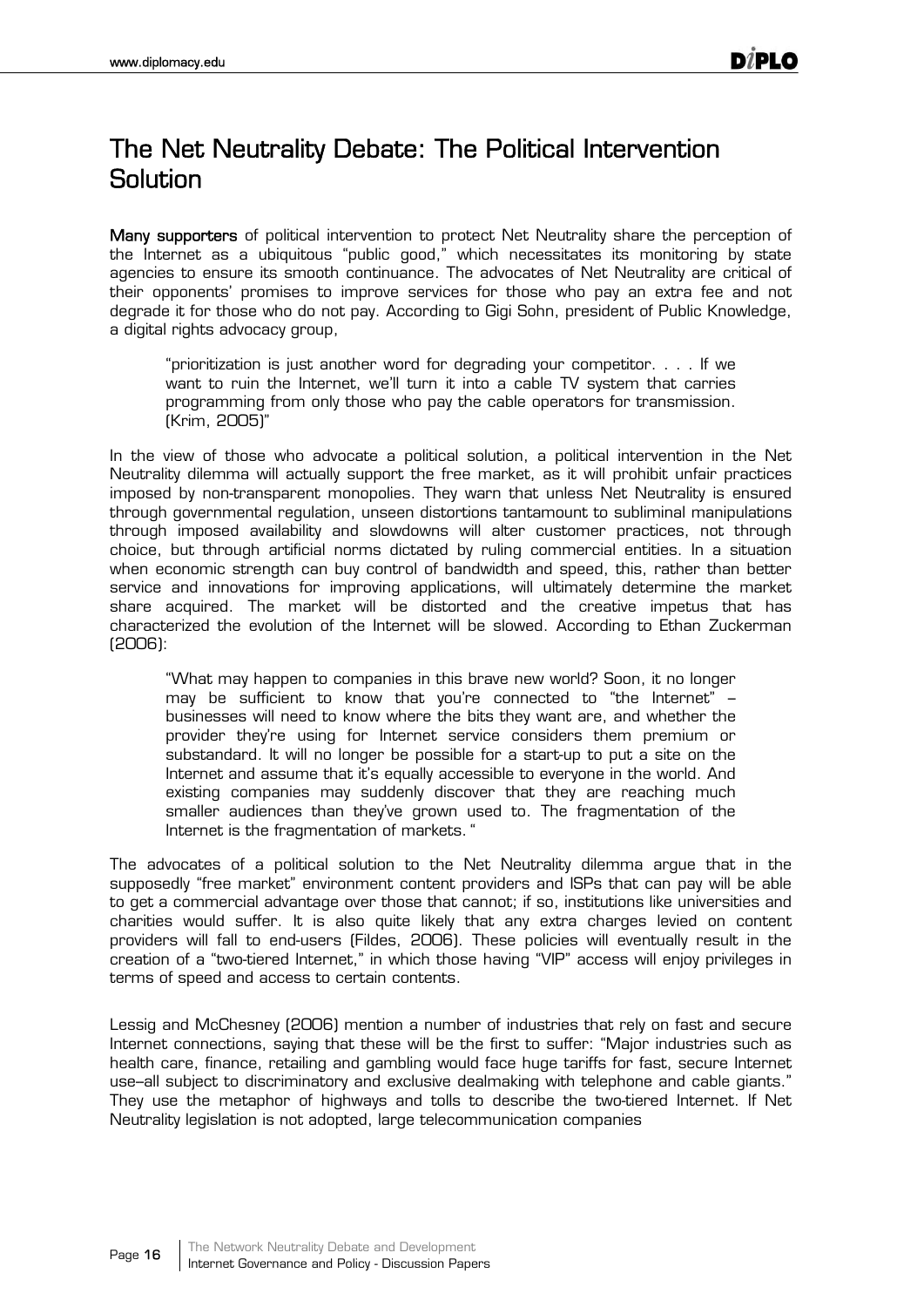"would be able to sell access to the express lane to deep-pocketed corporations and relegate everyone else to the digital equivalent of a winding dirt road. Worse still, these gatekeepers would determine who gets premium treatment and who doesn't. Their idea is to stand between the content provider and the consumer, demanding a toll to guarantee quality delivery. (Lessig and McChesney, 2006)"

The advocates of Net Neutrality also contest their opponents' argument that extra fees for premium services are necessary for further development of network infrastructure. According to Clark and Blumenthal (2001), if everything is left to market forces, "islands of enhanced service" will develop. This would lead to increased investments in such islands and less investment in the general development of the network. Such a scenario contradicts the pro-market argument that ISPs need the extra income from premium and enhanced services to invest in developing the network for everyone:

"Investment in closed islands of enhanced service, combined with investment in content servers within each island, decreases the motivation for investment in the alternative of open end to end services. Once started down one path of investment, the alternative may be harder to achieve. (Clark and Blumenthal, 2001)"

Besides economic effects (unfair practices by monopolies and lack of competition in the Internet access market), the creation of a two-tiered Internet and, essentially, a limitation of end-user choices can have strong political consequences. By slowing or hiding access to certain contents, ISPs can, in the long-run, shape the users' information environments and indirectly influence their opinions and choices. Even though this scenario may be unrealistic for the near future, the possible long-term effects of decisions made today should not be overlooked.

Another argument offered by free-market advocates is that the Internet grew up unregulated. However, this argument does not find support among those who propose a political intervention solution. They point out that the Internet evolved unrestrainedly in a startlingly creative academic and military environment until commercial interests became involved. The introduction of commercial interests in the Internet equation leads to possible distortions that require control through appropriate regulation. The innovation and creativity that characterize the rapid growth of the Internet risks frustration by imposition of economic control by a few large private interests. A well-designed, socio-political framework will allow service and innovative implementation of applications to determine market advantage.

In fact, worldwide regulatory history supports control of monopolies. Lack of competition, particularly in developing countries, can be devastating if costs are not controlled by the need to compete fairly. Behind the scenes, control of delivery systems amounts to an invisible monopoly.

Precedents for regulation are available. A US Federal Communications Commission Policy Statement FCC05-151 adopted on August 5, 2005 affirms that: "To encourage broadband deployment and preserve and promote the open and interconnected nature of the public Internet, consumers are entitled to competition among network providers, application and service providers, and content providers" (FCC, 2005b). In at least one case (Madison River case in 2004), the FCC did intervene on behalf of end-users to stop unfair blocking of VoIP applications (FCC, 2006). However, such regulation can lead to different types of legislation, ranging from all-encompassing law covering all possible aspects of Net Neutrality to legislation narrowly focussed on Internet neutrality (CDT, 2006), rather than including the broader issue of network neutrality (related to other non-Internet services over broadband).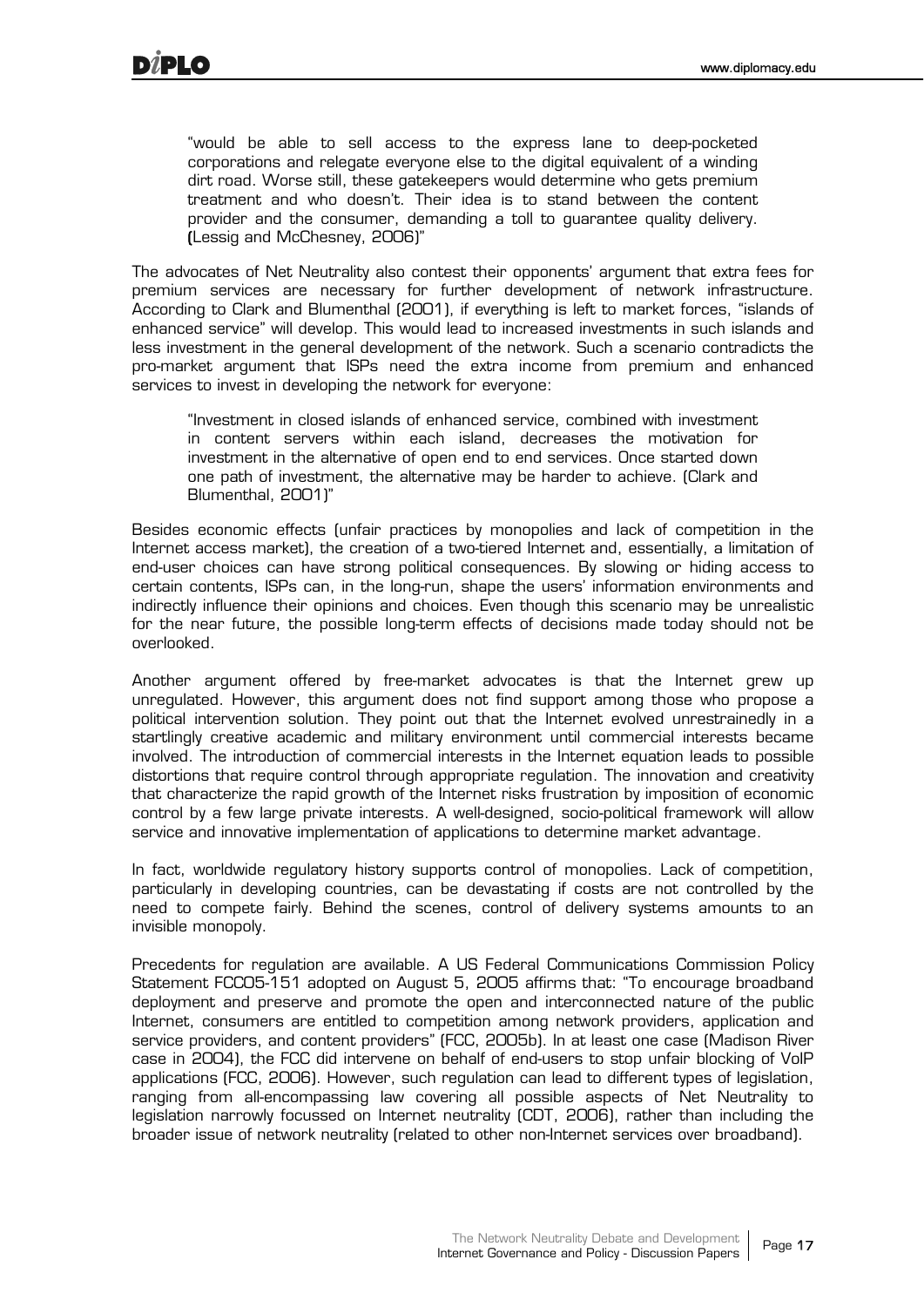Even so, pro-Net Neutrality regulation is not the only solution to the problems outlined above. For example, Stanford University law professor Lawrence Lessig suggests that Internet access be treated as a universal public good: if a government were to supply WiFi or fixed line access to its citizens, it would be available to all, and speed would become less important. This, according to Lessig, "would restrict carriers' ability to charge content providers different fees in order to prioritize delivery of their data packets across the Internet" (Clarke, 2006).

The political solution argument proposes that as a public good, the Internet be regulated to ensure equal access for all consumers. It holds that only regulation can maintain a fair and neutral net. Without legislation, commercial interests will override consumers' rights and pricing distortions, rather than improvements in service, will direct market share. The Madison River case demonstrates that political intervention via legislation and other forms of regulation can protect end-users. In addition, as Lessig shows, governments can alleviate the economic and political risks associated with the creation of two-tiered Internet by ensuring citizens' access to a neutral network. In any case, governmental intervention is necessary to resolve the current situation.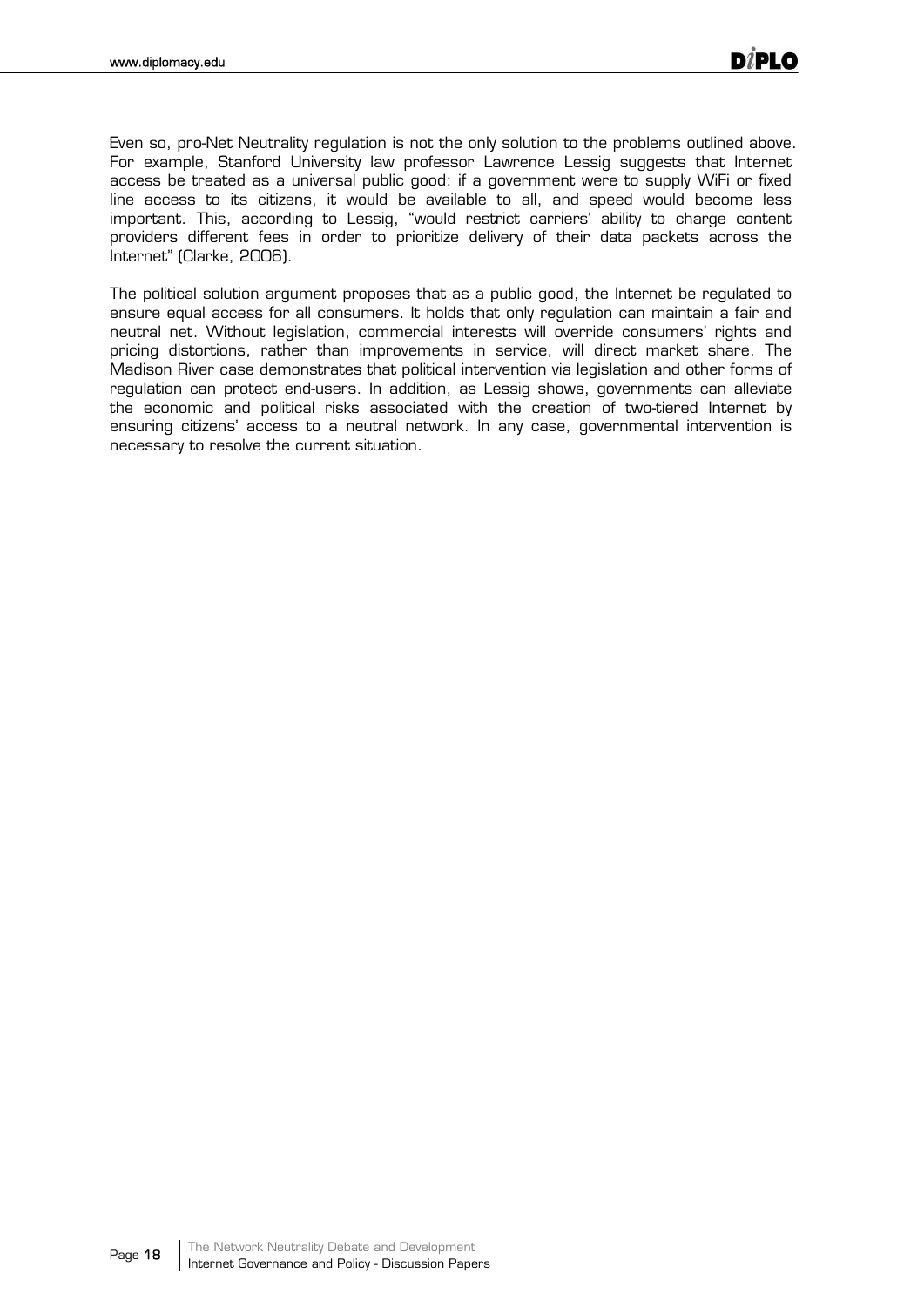## The Network Neutrality Debate and Developing Countries

The Net Neutrality debate is currently taking place in a number of countries such as the US. Japan, Norway, and Italy. The decisions made on the domestic level in each of these countries will shape the future of the Internet in the rest of the world. It is thus of utmost importance for developing countries to understand which scenario, that of a free market or that of political intervention, might better respond to their interests and concerns.

Developing countries are particularly vulnerable to the negative effects of different kinds of Internet segmentation because they tend to have deficiencies in the tools and experience to deal with these complexities. Economic threats to Net Neutrality have a specific importance for developing economies because their consumers already pay more for goods and services, due to factors such as lower levels of competition. This is clearly shown, for example, in Internet access rates in Venezuela, where similar monthly charges are easily triple those found in the US. We must carefully consider how threats to Net Neutrality may affect developing countries and development, finding a way to support and improve flow of information and services, and avoiding the risk of exacerbating pre-existing conditions.

In our view, even if some arguments of free market advocates apply in developed countries, they are much less persuasive when one considers the circumstances of developing countries. First, unlike the situation in many developed countries, users in developing countries are often dependent on one "bottleneck" ISP. Thus, the risk of ISP market concentration is much higher in developing countries where fewer opportunities to acquire Internet access exist. Moreover, many countries connect to the Internet through one Internet broadband provider, which can essentially shape user experience in that country by prioritizing certain content providers over others.

Second, the telecom-ISP convergence is much stronger in many developing countries. In most cases the leading or monopolist telecommunications company is also the leading or monopolist ISP; therefore, the development of such innovative services as VoIP will be severely limited if local ISPs have the right to prevent users from access. This already occurs in countries as diverse as Panama, Oman, United Arab Emirates, and Mexico (Geist, 2005). Such policy reduces competitive choices for telecommunications services and cuts consumers from one of the fastest growing segments of the Internet. The WGIG (2006) develops the point:

 "In many developing countries, the use of newer and lower cost technologies, like Voice over Internet Protocol (VoIP), are seen as more as threats than as beneficial. This is because they deprive national carriers of the revenue needed to modernize infrastructure and to deploy widely new technologies such as Internet. This applies regardless of whether a country has a liberalized competitive regime or a traditional monopoly one."

Third, while it may be true that developing Internet infrastructure needs large investments, it is not obvious that profits gained from premium services (even services offered in developing countries) will be channelled to further the development of infrastructure for everyone. This is especially doubtful if this money goes to transnational IBPs interested in building a VIP Internet wherever it may be most profitable (most likely not in developing countries).

Finally, a two-tiered Internet will carry negative consequences for content providers and other businesses in developing countries. Companies that cannot pay an extra fee to IBPs to ensure rapid access to their pages run the risk of losing markets. This may lead to the inclusion of websites of firms, universities, and agencies from developed countries in the VIP Internet and the exclusion of those from developing countries, deepening the digital divide.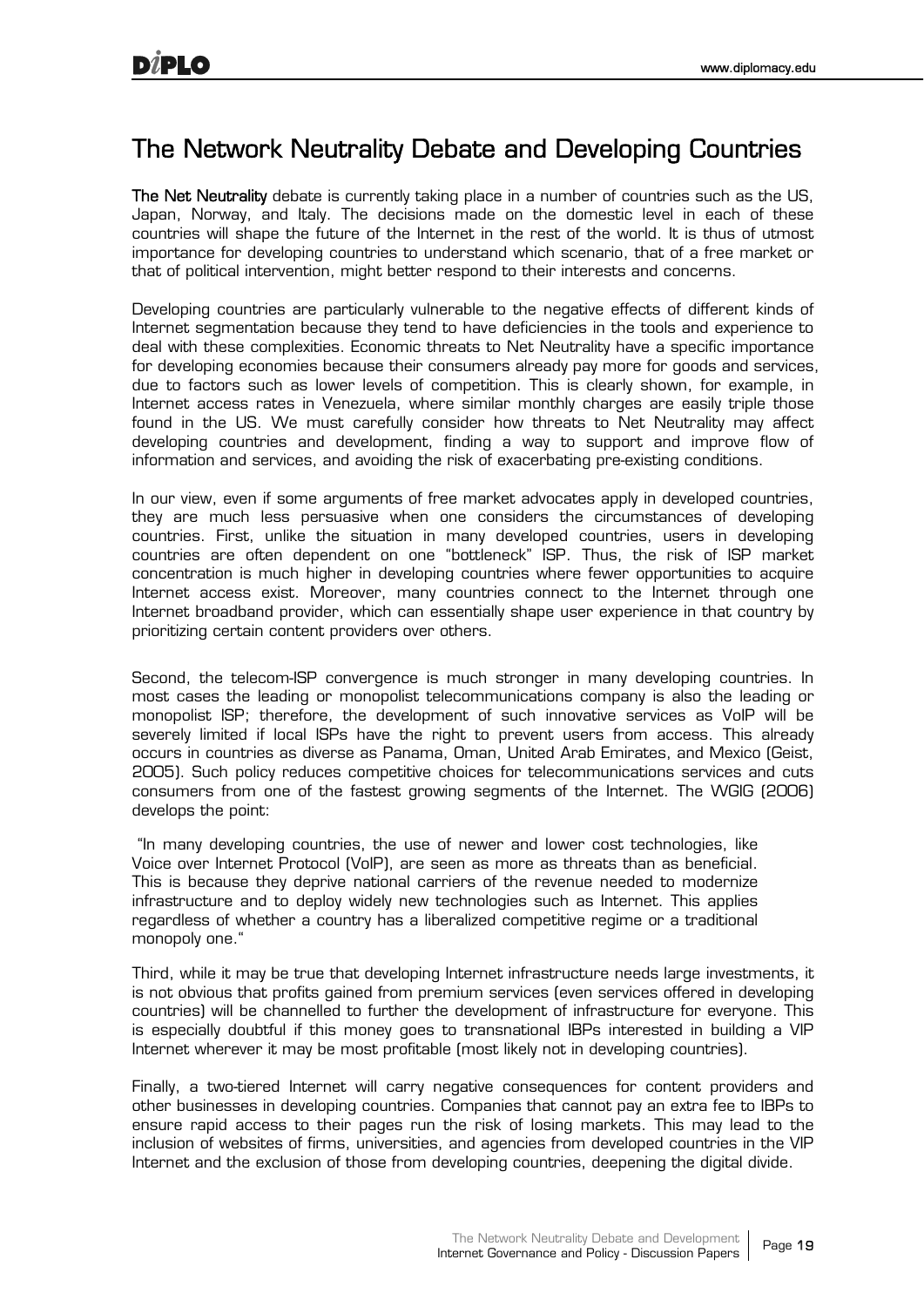Moreover, according to Clark and Blumenthal (2001), "It may well be that certain kinds of innovation would be stifled if the open and transparent nature of the Internet were to erode." If that were the case, the pattern of innovation on the Internet would be altered, increasing its costs and becoming a privilege for rich and developed countries, again further widening the digital divide. This is one of the points emphasized by Michael Geist (2006) at a recent "Access to Knowledge" conference held at Yale University.

These points demonstrate that the problem of Net Neutrality is even more important for developing countries than for developed ones. Pro-market arguments, which may be valid in countries with well-developed ISP markets and multiple Internet access options for users, are much less persuasive in the case of developing countries. At the same time, the possible negative effects of abandoning Net Neutrality and building a two-tiered Internet are much more severe for developing countries. In this situation, strict adherence to Net Neutrality principles and their enforcement by means of governmental regulations will protect the interests of both businesses and individual users.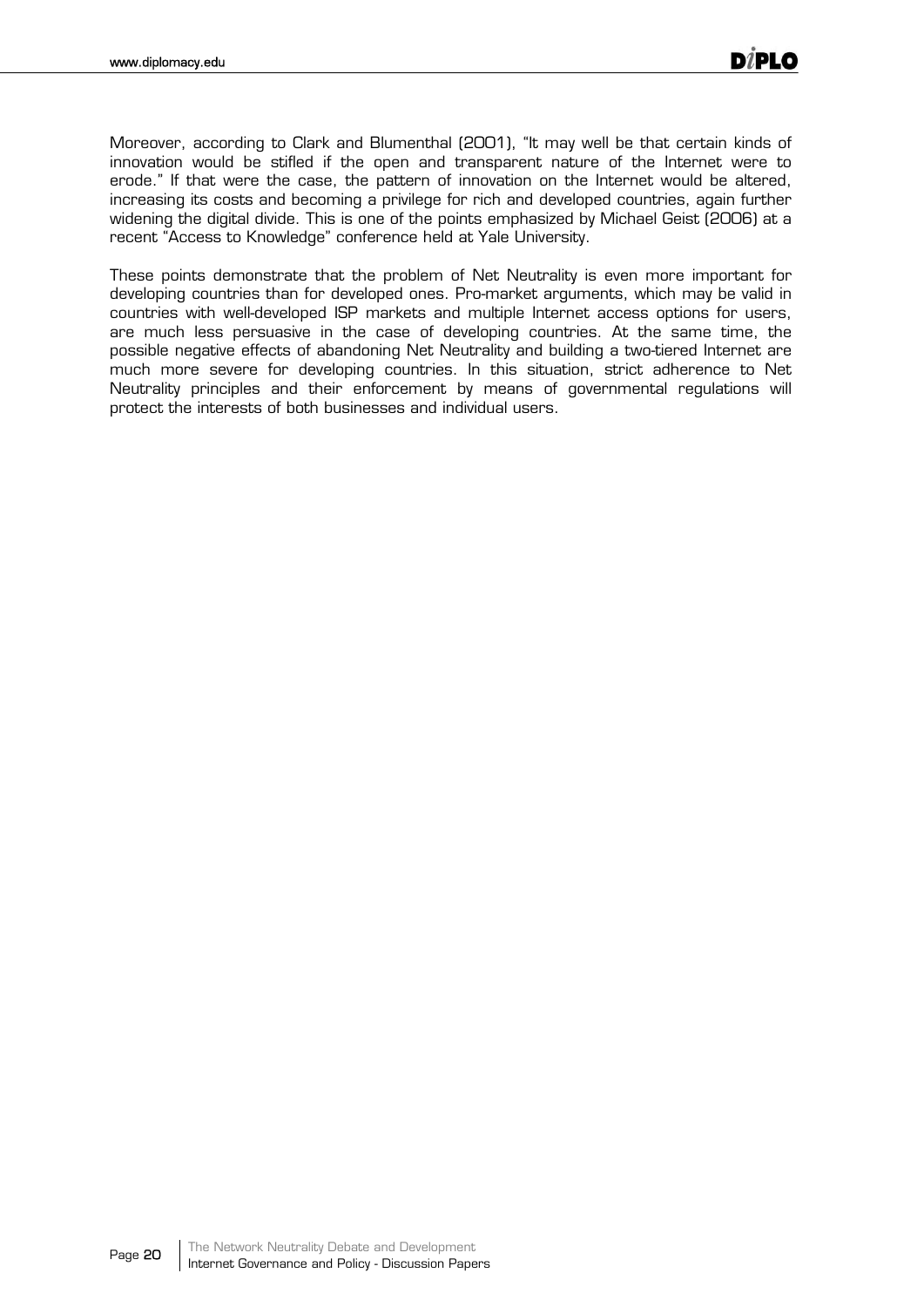#### Net Diversity

Multiple forces promoting change in a direction that may contradict Net Neutrality presently challenge the open and flexible architecture of the Internet. An open, generative and innovative Internet, derived from the Net Neutrality principle is a characteristic worth preservation. A technical principle such as end-to-end (a strict application of "dumb" network, "smart" terminals), is insufficient as a basis for the future Internet governance regime. Internet openness should rest not only on technical assumptions, but on political and legal conditions. Indeed, a holistic approach (legal, social, economic) is vital, since the widest possible context in which technical solutions arise demands consideration. Law, technology, and markets are different mechanisms used to achieve a balance of power among different actors and, therefore, their political implications should be included.

A possible solution to the Net Neutrality controversy may lie somewhere between complete abandonment of Net Neutrality and absolute adherence to it. Here, we find some authors (Noam, 2006; Weitzner, 2006; Yoo, 2006) who propose a compromise: they want preservation of Net Neutrality, in conjunction with technological and security demands. This equates to the abandonment of Net Neutrality as an absolute and to the imposition of certain limitations or restrictions on it. These authors support an alternative principle to Net Neutrality, in effect, Net Diversity. They state that it would be positive to allow a differentiation of prices and services in order to meet heterogeneous demands and needs. In their vision, a range of specialized nets could arise: a traditional one for email and website access, another one with special security requirements for e-commerce and e-government, and one for latency-sensitive applications such as media streaming and VoIP. While the first would respect the Net Neutrality principle, the others would abandon it and shift towards another paradigm that places intelligence at the core of the net (thus abandoning the technological architecture based on the end-to-end principle).

A Net Diversity approach offers a number of advantages, some of which are particularly attractive for developing countries:

- x Transparency. With a clearly stipulated separation of functions, middle- and finalusers are more likely to understand what they are paying for, instead of trying to decipher a "behind the scenes" strategy of pricing, speed, distortion of services, and possible discrimination. Developing countries will be able to prioritize areas for investment both as users and as providers.
- Framework for innovation. Providers will create their own niches in particular areas without having to provide a "full service." This would support the development of more small and local enterprises. Thus, as its name implies, it will foster diversity and permit the flexibility necessary for start-up companies in developing countries to compete.
- Formalization of neutrality in one network. Instead of doing away with Net Neutrality, Net Diversity formalizes Net Neutrality in one network, facilitating at least basic access. This would guarantee lower costs at this level, permitting areas in development to have access for information and data since this level will no longer be subsidizing high bandwidth applications.

Net Diversity will provide a compromise between different values, interests, and needs, thus promoting further technological innovation and change.

Although not restricted to developing countries, Yoo (2004) underlines the benefits of differentiated services.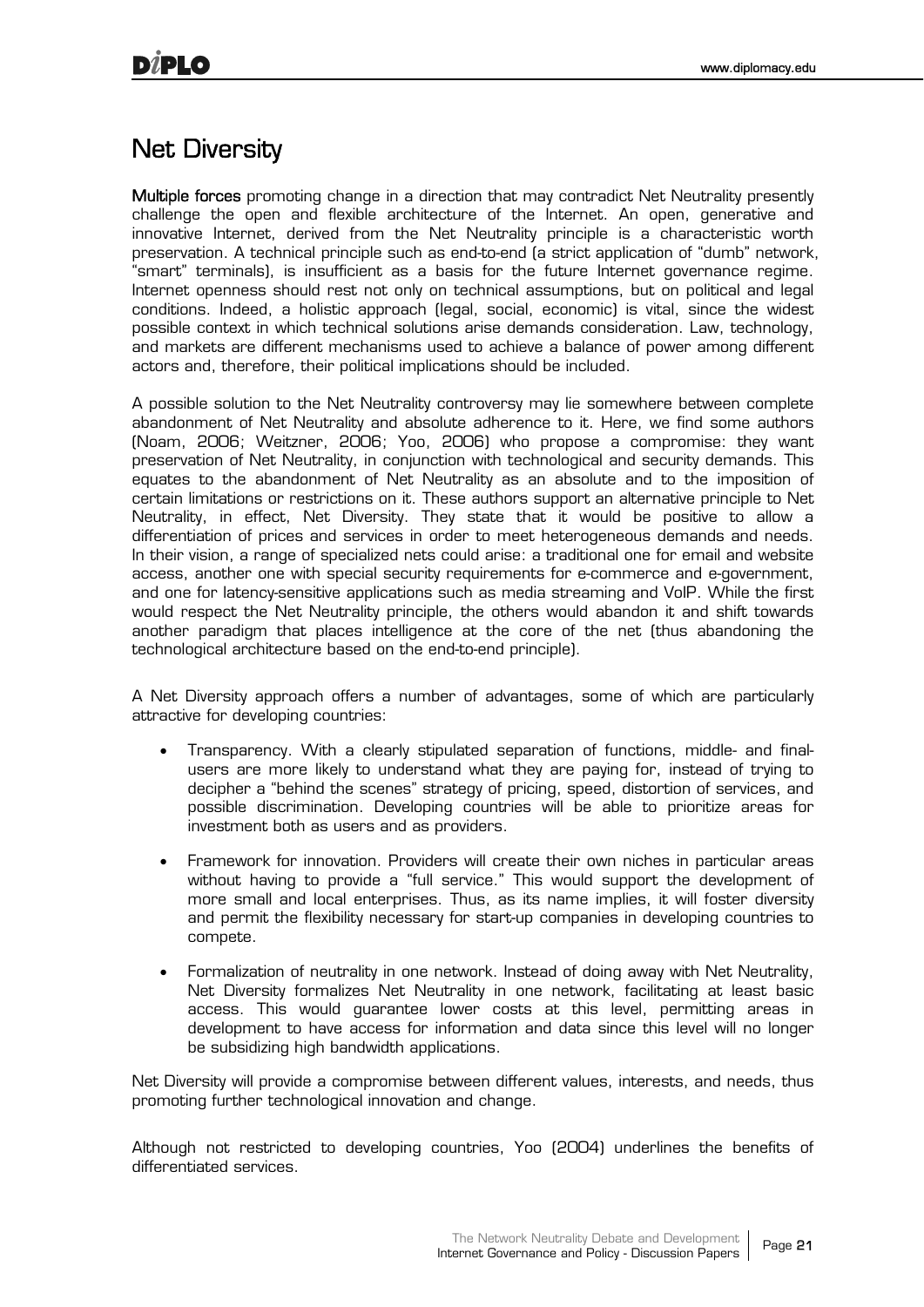"For example, it is conceivable that allowing networks to differentiate themselves might make it possible for multiple last-mile networks to coexist by serving the needs of a different subgroup: one optimizing its network for conventional Internet applications such as e-mail and website access, another incorporating security features to facilitate e-commerce, a third employing routers that prioritize packets in the manner needed to facilitate time-sensitive applications such as Internet telephony, generally known as "voice over Internet protocol" (VoIP), with others targeting other needs."

From Yoo's perspective, no discrimination would occur inside a particular net. Instead, multiple nets would provide different services and meet different demands. Different technological principles would govern these differentiated nets and, therefore, each would need specific regulations and legal frames. Therefore, Net Neutrality would be preserved and regulated in the "traditional" net, while those nets addressing other needs would not be framed under this principle. This differentiation in the services provided by the multiple nets would reflect the heterogeneity of preferences and demands, thus encompassing different technological and legal requirements.

In what seems to be a precursor to Net Diversity, Eli Noam proposed a "third way" to solve the Net Neutrality dilemma by differentiating between "'last-mile pipes' that reach individual end-users, and 'middle-pipes' that constitute the local and national network system and serve numerous users simultaneously." Suggesting that these two sets of pipes be dealt with differently, he writes:

"This arrangement, by separating the last-mile pipe where potential problems exist, from the middle-pipes, where they do not, provides both openness and minimal intervention. It responds to both sides' legitimate problems, not as a "divide-the-baby-in-half" compromise, but as a genuinely better system. (Noam, 2006)"

Given the growing importance of the Internet for various spheres of human activities, one can confidently predict that the demand for new latency-sensitive applications and security will only increase in the future; it is very likely, therefore, that the evolution of the Internet will make some compromise on Net Neutrality necessary. Net Diversity would provide such a compromise between all these interests and values, respecting equality and nondiscrimination inside each net. This arrangement guarantees transparency and access through a system that, though structured, will still allow for new applications. This option might be the best for developing countries, as it would make it possible to meet their needs for security and openness.

Both those who stand for a free market solution (Yoo, 2006) and those who stand for a political solution (CDT, 2006) support Net Diversity in different versions. Many advocates of a political solution argue in favour of a "narrowly tailored legislation to preserve the essential neutrality and openness of the Internet, while leaving broadband network providers free to experiment with non-neutral arrangements elsewhere on their networks" (Thierer, 2004b). Likewise, the CDT (2006) suggests that

legislation should protect the core characteristics of the Internet in the least intrusive possible manner, leaving flexibility for innovation and experimentation to address increasing demand for video and other high bandwidth applications. An appropriate legislative framework should include some basic rules requiring network operators to preserve nondiscrimination and openness, but only on those portions of broadband networks dedicated to the Internet. At the same time, the rules should be carefully crafted so as not to interfere with new offerings on the video or other non-Internet portion of a network operator's business.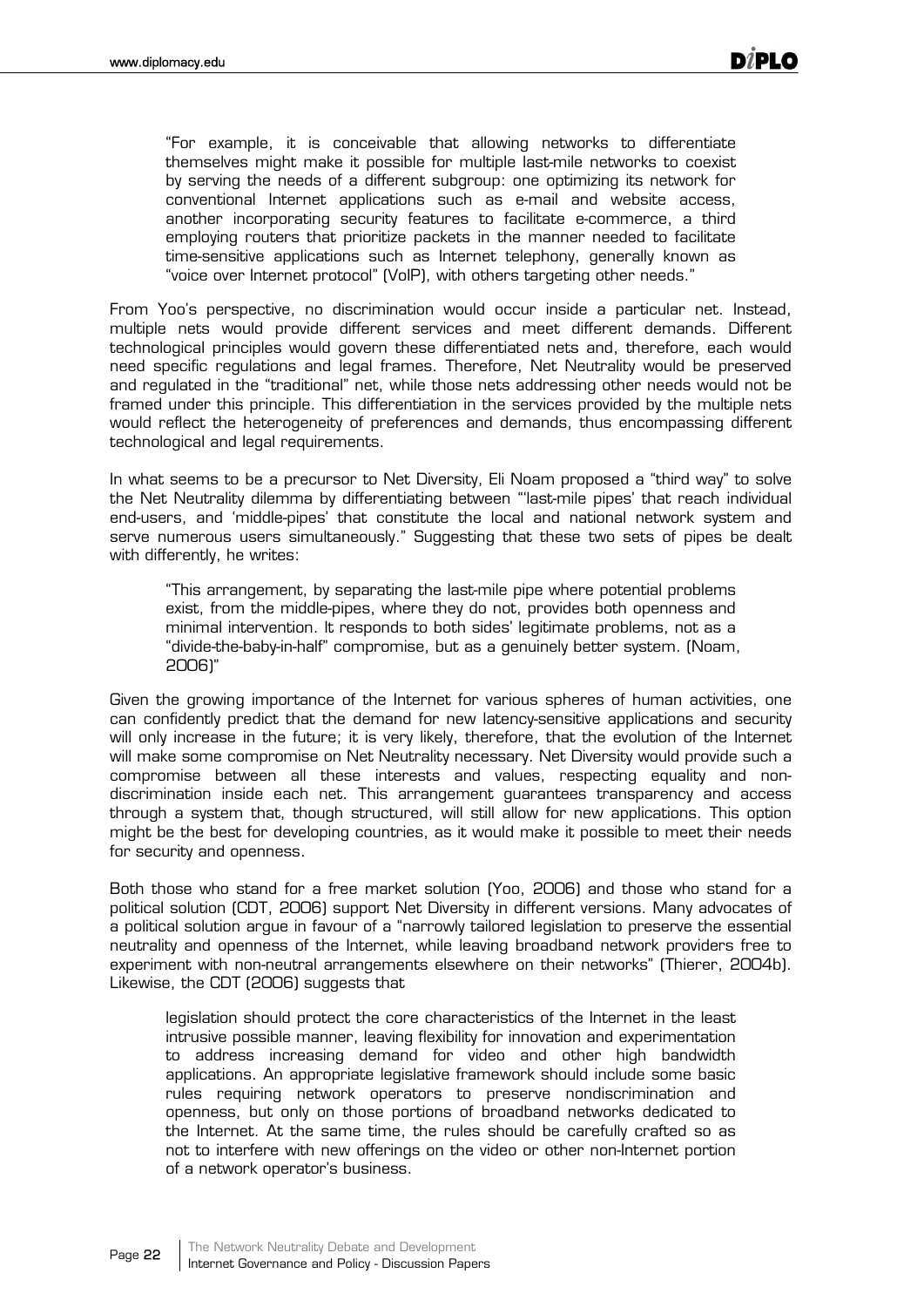Another important possibility that has the potential of ensuring that the Internet remain neutral and accessible to all, while businesses remain free to experiment with premium services, is the development of public networks. Many pro-Neutrality authors, including Lawrence Lessig, emphasize this solution. Stephen Wildstrom (2006) in a *Business Week* article entitled, "The War for the Net's Future," speaks of this approach as "a middle ground: We must acknowledge that public networks for everyone can exist alongside premium, private ones, and that these two types of networks can live by different rules."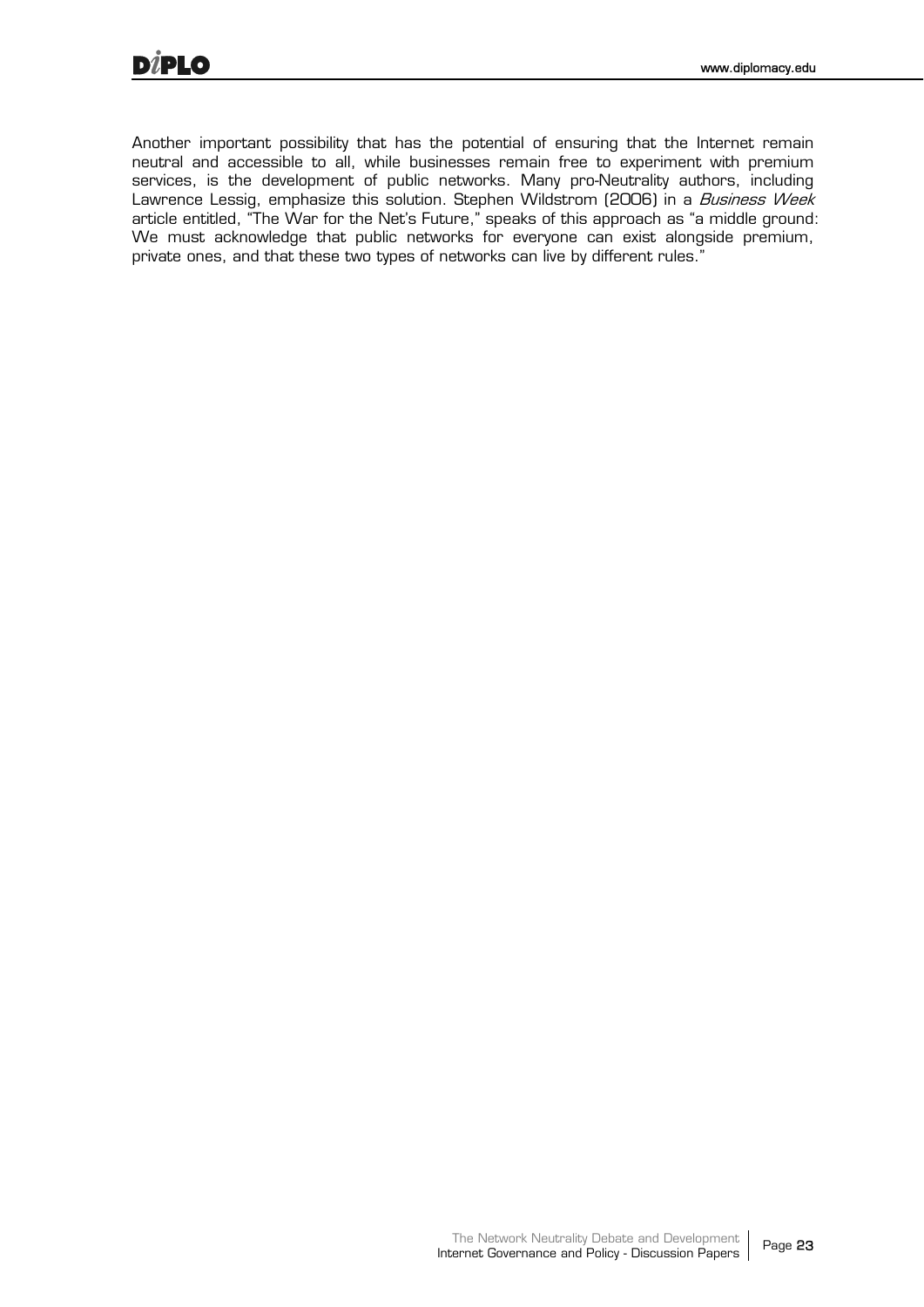## **Conclusion**

The current Net Neutrality debate is of special importance for developing countries as they are particularly vulnerable to the negative effects that may ensue if the Internet is left completely to market forces. Implementing the principle of Net Diversity through legal protection of neutrality rules for Internet access, while allowing ISPs to experiment with various premium services in other networks, will be in the best interest of developing countries. Such policies could be enhanced by developing public networks and ensuring that they remain neutral in the meaning of the term used throughout this paper. Although this two-pronged approach, combining Net Diversity and public networks, seems complex to implement, it may be one of the best ways of resolving the current Net Neutrality debate and protecting the interests of both end-users and businesses in developed as well as developing countries.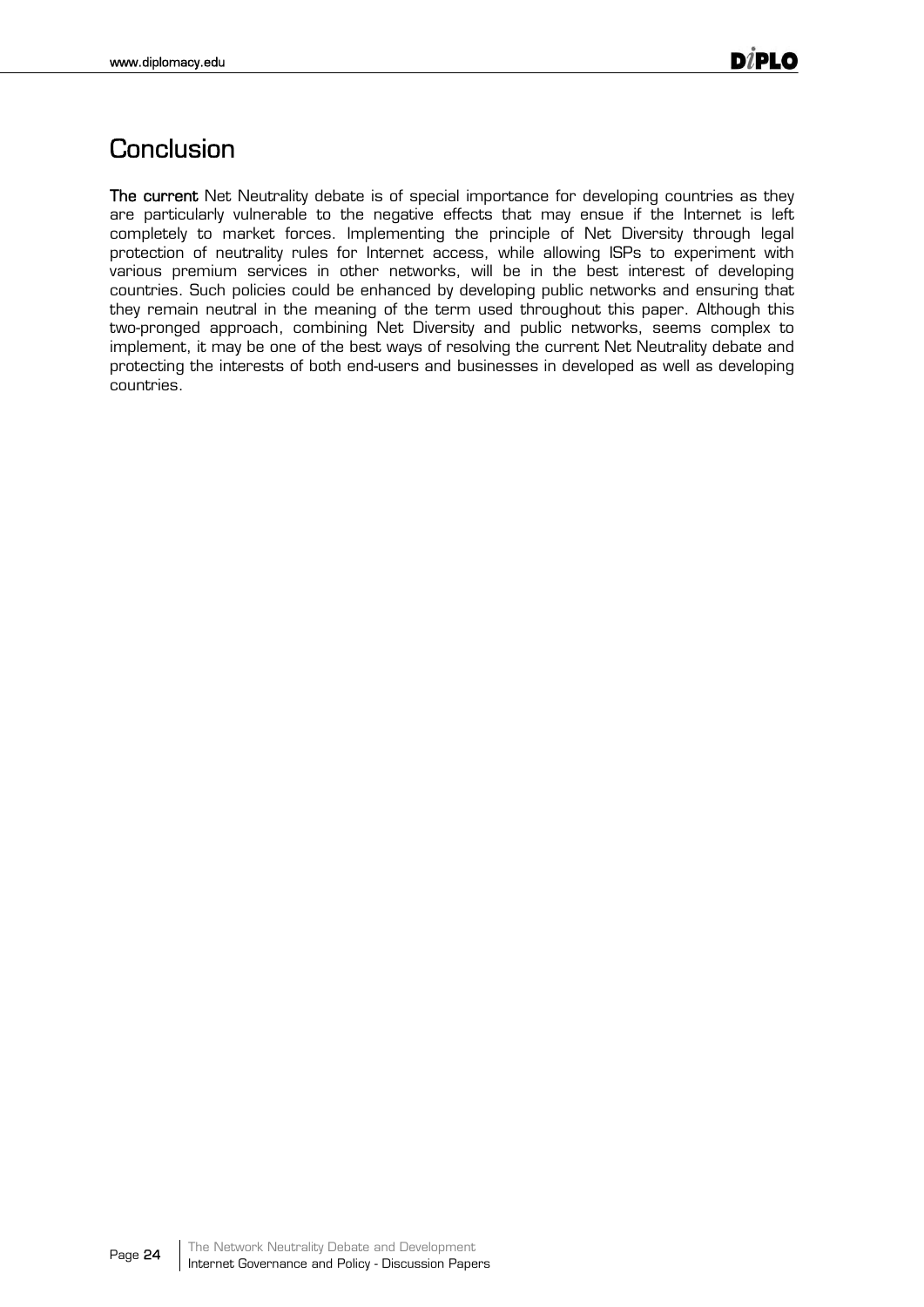#### **References**

Arrison, S. (2006). Nixing net neutrality [online]. Available at: http://www.technewsworld.com/story/52618.html [Accessed 7 January 2007].

Berners-Lee, T. (2006). Neutrality of the net [online]. Available at: http://dig.csail.mit.edu/breadcrumbs/node/132 [Accessed 13 December 2006].

Center for Democracy and Technology [CDT]. (2006). Preserving the essential internet [online]. Available at: http://www.cdt.org/speech/20060620neutrality.pdf [Accessed 13 December 2006].

Clark, D. and Blumenthal, M. (2001). *Rethinking the design of the internet: the end-to-end* arguments vs. the brave new world [online]. Available at: http://www.ana.lcs.mit.edu/papers/PDF/Rethinking\_2001.pdf [Accessed 13 December 2006].

Clarke, G. (2006). Municipal wifi is the new hope for net neutrality - thinker Lessig's exploding cloud [online]. The Register, August 16, 2006. Available at: http://www.theregister.co.uk/2006/08/16/wifi\_net\_neutrality\_lessig/ [Accessed 13 December 2006].

Common Cause. (2006). Network neutrality fact sheet [online]. Available at: http://www.commoncause.org/site/pp.asp?c=dkLNK1MQIwG&b=1234951 [Accessed 13 December 2006].

David, P. (2006). The beginnings and prospective ending of "end-to-end:" an evolutionary perspective on the internet's architecture [online]. Available at: http://129.3.20.41/eps/io/papers/0502/0502012.pdf [Accessed 13 December 2006].

Dignan, L. (2006) *Why I'm against Net Neutrality* [online]. Available at: http://www.baselinemag.com/article2/0,1540,2012719,00.asp [Accessed 5 January 2007].

Federal Communications Commission [FCC]. (2005a). FCC adopts policy statement (Press Release) [online]. Available at: http://hraunfoss.fcc.gov/edocs\_public/attachmatch/DOC-260435A1.pdf [Accessed 13 December 2006].

Federal Communications Commission [FCC]. (2005b). *Policy statement FCC05-151* [online]. Available at: http://www.cdt.org/speech/net-neutrality/20050923fcc-appropriateframework-nprm.pdf [Accessed 13 December 2006].

Federal Communications Commission [FCC]. (2006). *DA-05-543* [online]. Available at: http://hraunfoss.fcc.gov/edocs\_public/attachmatch/DA-05-543A2.pdf [Accessed 13 December 2006].

Fildes, J. (2006). Web inventor warns of "dark" net. BBC News [online]. Available at: http://news.bbc.co.uk/1/hi/technology/5009250.stm [Accessed 13 December 2006].

Geist, M. (2005). *Towards a two-tier internet*. BBC News [online]. Available at: http://news.bbc.co.uk/2/hi/technology/4552138.stm [Accessed 13 December 2006].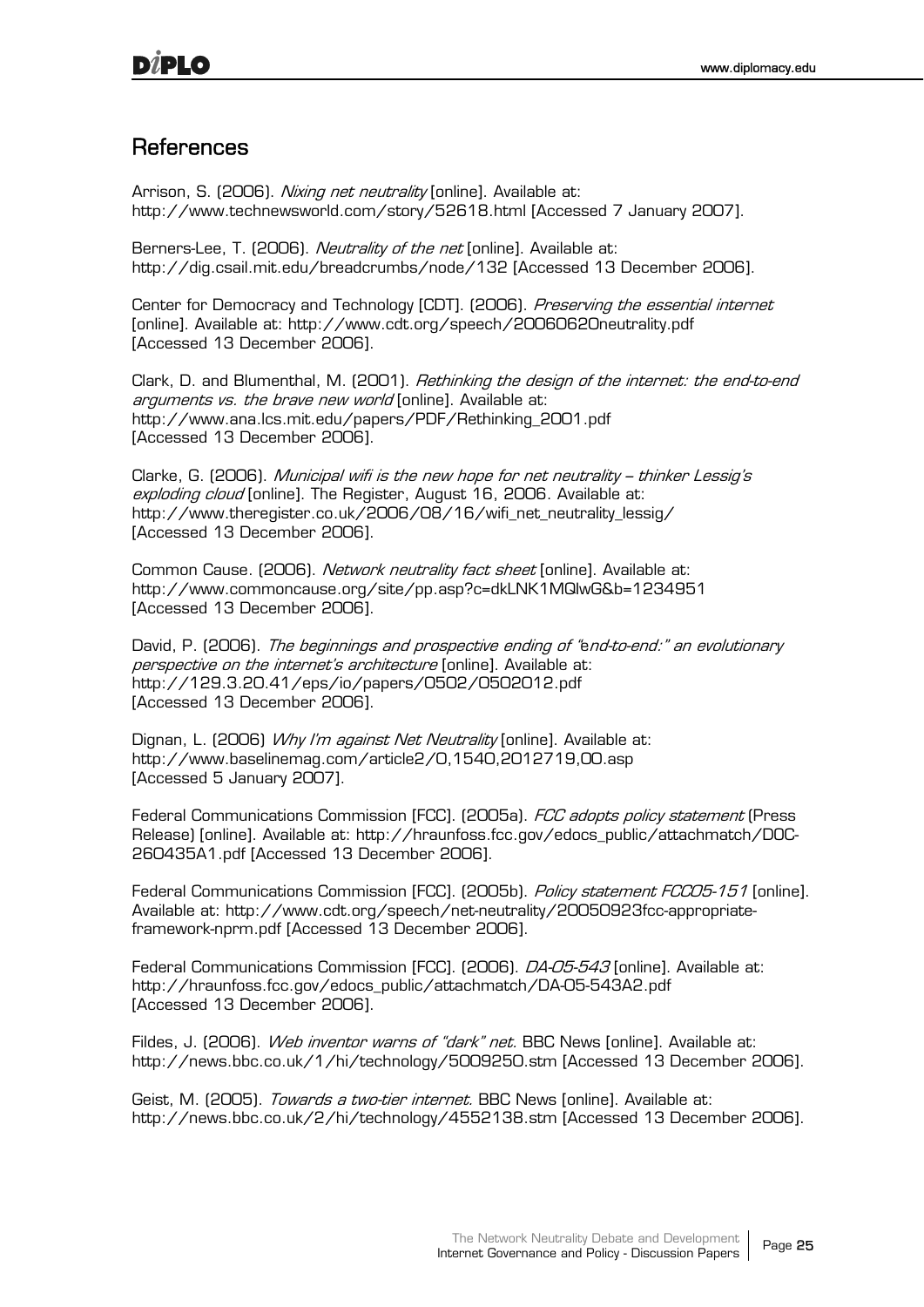Geist, M. (2006). The two-tier internet [online]. Available at: http://research.yale.edu/isp/a2k/wiki/images/c/c3/MGeistPP.ppt [Accessed 13 December 2006].

Giovanetti, T. (2006) No need now for new net neutrality regulation [online]. Available at: http://www.hillnews.com/thehill/export/TheHill/Comment/OpEd/050306\_oped2.html [Accessed 7 January 2007].

Jones, K.C. (2006) FTC task force to tackle net neutrality [online]. Available at: http://www.informationweek.com/news/showArticle.jhtml?articleID=192203324&pgno= 1&queryText= [Accessed 7 January 2007].

Krim, J. (2005). *Executive wants to charge for web speed*. The Washington Post [online]. Available at: http://www.washingtonpost.com/wp-dyn/content/article/2005/11/30/ AR2005113002109. html [Accessed 13 December 2006].

Lessig, L. and McChesney, R. (2006). No tolls on the internet. The Washington Post [online]. Available at: http://www.washingtonpost.com/wpdyn/content/article/2006/06/07/ AR2006060702108.html [Accessed 13 December 2006].

Mark, R. (2002). *Microsoft, eBay join consumers in FCC protest* [online]. Available at: http://dc.internet.com/news/article.php/1503371 [Accessed 05 January 2007].

National Telecommunications Regulatory Authority [NTRA]. (2006). Agenda for the Athens meeting of the IGF [online]. Available at: https://www.ntra.gov.eg/Uploads/InternetGov /IGF\_Agenda.doc [Accessed 13 December 2006].

Noam, E. (2006). *A third way for net neutrality*. Financial Times [online]. Available at: http://www.ft.com/cms/s/acf14410-3776-11db-bc01-0000779e2340.html [Accessed 13 December 2006].

Orlowski, A. (2006) How "saving the net" may kill it [online]. Available at: http://www.theregister.co.uk/2006/07/17/net\_neut\_slow\_death/ [Accessed 7 January 2007].

Thierer, A. (2004a). "Net neutrality:" digital discrimination or regulatory gamesmanship in cyberspace? [online]. Available at: http://www.cato.org/pubs/pas/pa507.pdf [Accessed 13 December 2006].

Thierer, A. (2004b). CDT paper calls for focused internet neutrality legislation [online]. Available at: http://www.cdt.org/speech/net-neutrality/ [Accessed 13 December 2006].

Weitzner, D.J. (2006). The neutral internet: an information architecture for open societies [online]. Available at: http://dig.csail.mit.edu/2006/06/neutralnet.html [Accessed 13 December 2006].

Wildstrom, S.H. (2006). The war for the net's future. Business Week [online]. Available at: http://www.businessweek.com/technology/content/jul2006/tc20060706\_261837.htm ?sub=techmaven [Accessed 13 December 2006].

Working Group on Internet Governance [WGIG]. (2005) Report of the Working Group on Internet Governance [online]. Available at: http://www.wgig.org [Accessed 13 December 2006].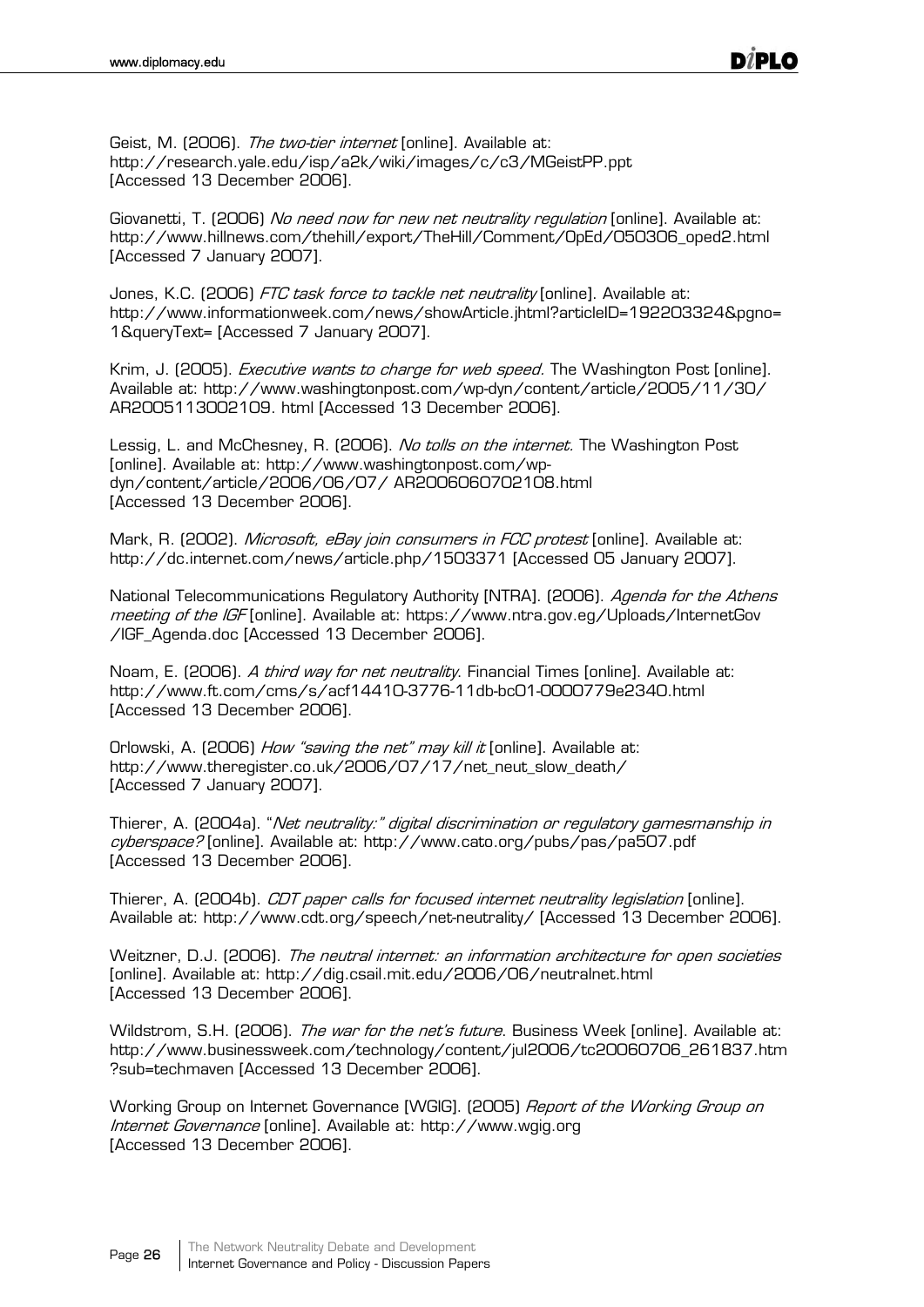Working Group on Internet Governance [WGIG]. (2006). *Reforming internet governance:* perspectives from the Working Group on Internet Governance [online]. Available at: http://www.wgig.org/docs/book/toc2.html [Accessed 13 December 2006].

WSIS Tunis. Agenda for the Information Society [WSIS]. (2005a). WSIS-05/PC-3/DT15 (Rev. 5)-E, art. 72; WSIS-05/TUNIS/DOC/6(Rev. 1)-E, art. 29 [online]. Available at: http://www.itu.int/wsis/docs2/tunis/off/6rev1.html [Accessed 13 December 2006].

WSIS Tunis. Agenda for the Information Society [WSIS]. (2005b). WSIS-05/TUNIS/DOC/6 (Rev. 1)-E, art. 50 [online]. Available at: http://www.itu.int/wsis/docs2/tunis/off/6rev1.html [Accessed 13 December 2006].

WSIS Tunis. Agenda for the Information Society [WSIS]. (2005c). *WSIS-*05/TUNIS/DOC/6(Rev.1)-E, art. 62 [online]. Available at: http://www.itu.int/wsis/docs2/tunis/off/6rev1.html [Accessed 13 December 2006].

Wu, T. (2003). Network neutrality, broadband discrimination. Journal of Telecommunications and High Technology Law, 2, 141-178.

Yoo, C. (2004). Would mandating broadband network neutrality help or hurt competition? A comment on the end-to-end debate [online]. Available at: http://www.cdt.org/speech/netneutrality/2004yoo.pdf [Accessed 13 December 2006].

Yoo, C. (2006). *Promoting broadband through network diversity* [online]. Available at: http://law.vanderbilt.edu/faculty/faculty-directory/christopher-syoo/download.aspx?id=701 [Accessed 13 December 2006].

Zuckerman, E. (2006). One internet, indivisible [online]. Available at: http://www.inc.com/magazine/20060501/views-opinion.html [Accessed 13 December 2006].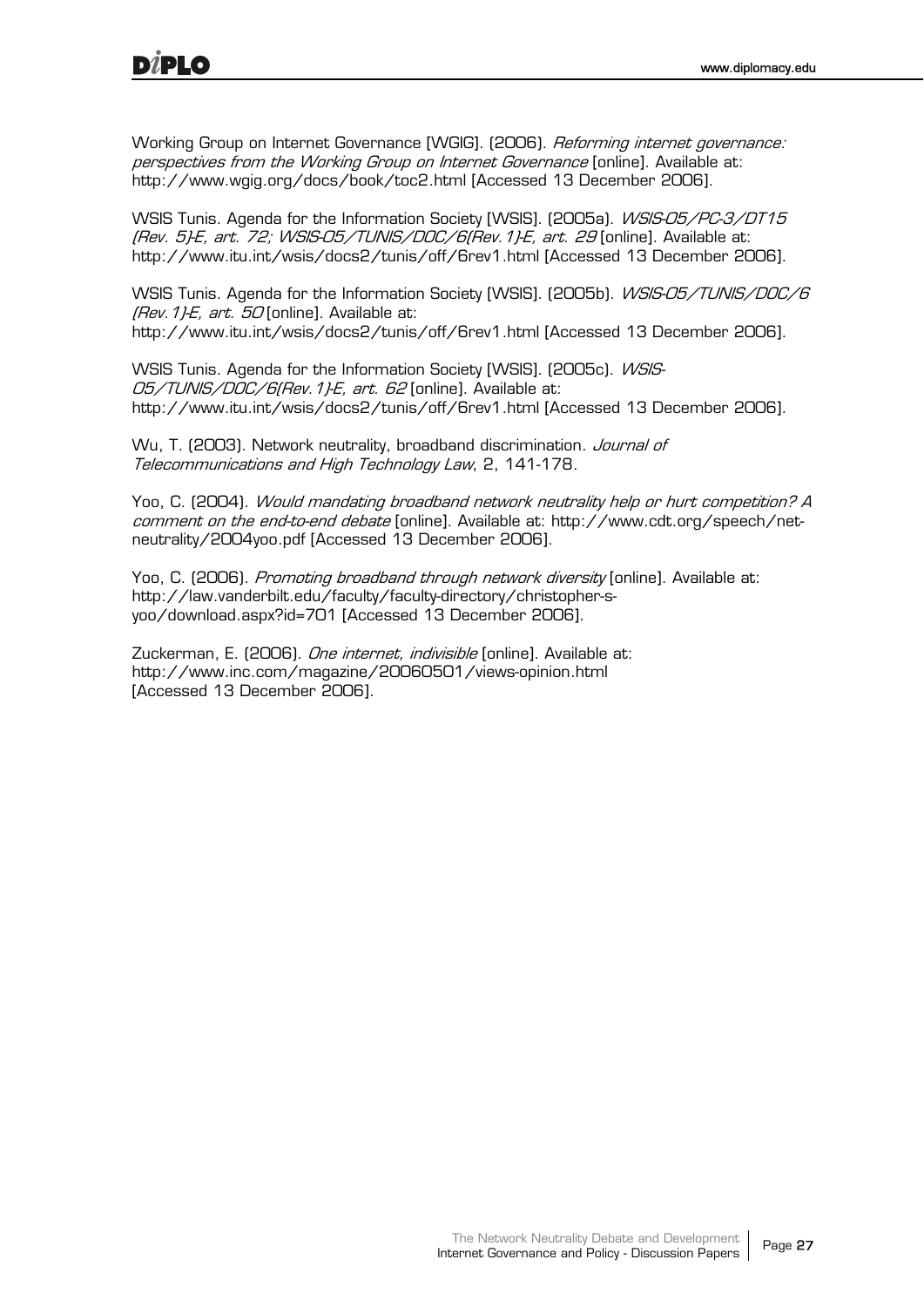#### **Biographies**

#### Romina Paola Bocache

Romina was born in Buenos Aires, Argentina. She studied law at the University of Buenos Aires and graduated in 1999 with two specializations: civil law and commercial law. She received the "Roque Fortunato Garrido Prize" for her marks in civil law and the Golden Medal prize for having the highest mark average of her graduation. She worked as a lawyer, both in public and private sectors. In 2004, she attended the Postgraduate course on ICT and Diplomacy organized by DiploFoundation and the University of Malta. Then in 2006, she participated in the Internet Governance Capacity Building Programme and attended the Internet Governance Forum held in Athens, thanks to a fellowship granted by DiploFoundation. During 2005 and 2006, she attended the two-year diplomatic formation course at ISEN, the Argentine diplomatic academy, graduating in December



2006 with a Golden Medal. In January 2007, she was appointed diplomat (third Secretary and Consul).

#### Dr Andrei Mikheyev



Dr Andrei Mikheyev obtained his degree in International Relations from Nizhny Novgorod State University and wrote his PhD dissertation on Foreign Policy Decision Making in the Information Age: the Role of Non-Governmental Organizations at Moscow State Institute of International Relations of the MFA of Russia. He currently works at the same university as Deputy Director of Internet Politics Centre and lecturer. Dr Mikheyev became involved with the DiploFoundation in 2004, first as a student in the Postgraduate Diploma in Diplomacy programme and then as a tutor in the Internet Governance Capacity Building Programme. He also acts as assistant lecturer/coordinator for other Diplo courses. He has contributed, both as translator and as project manager, to the translation and publication of Diplo's "Internet Governance" and "Building.org" booklets in Russia.

#### Virginia (Ginger) Paque

Virginia was born in the United States, and has lived in Venezuela for the past 30 years. An educator by profession, she founded and ran the largest health club in the Aragua state region for 25 years. Currently, she provides systems consulting for a Venezuelan washing-machine manufacturer. Ms Paque is an active advisory board member of the United Nations Association of Venezuela and is the group's member for the World Federation of United Nations Associations Task Force on WSIS. She is establishing a series of online courses in Human Rights, in Spanish, as part of her interest in Spanish-language online educational projects. Another area of particular concern is research and monitoring of e-voting as a controversial, but inevitable development of ICT.